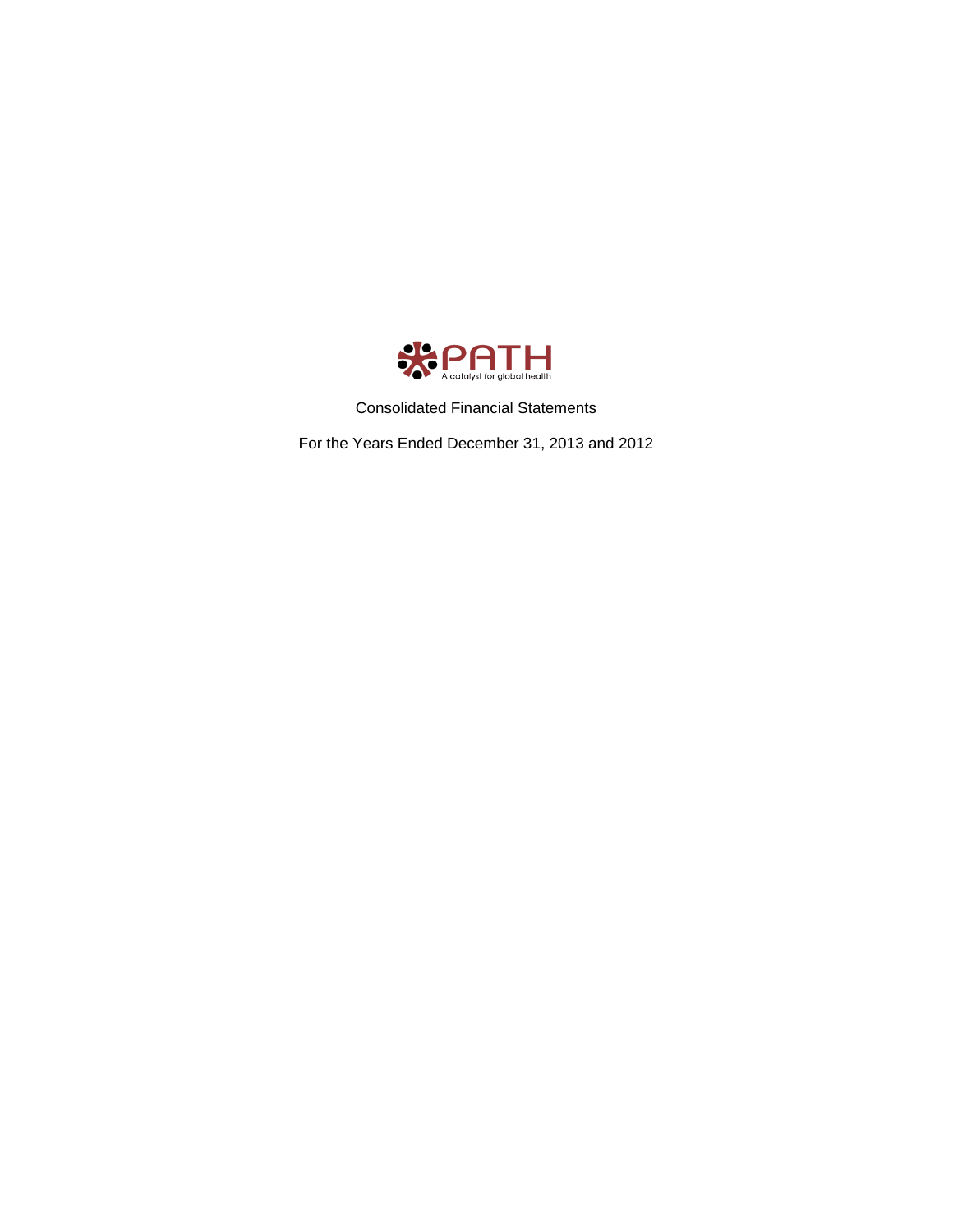## *Table of Contents*

|                                                                                                   | Page    |
|---------------------------------------------------------------------------------------------------|---------|
| <b>Independent Auditor's Report</b>                                                               | $1 - 2$ |
| <b>Consolidated Financial Statements:</b><br><b>Consolidated Statements of Financial Position</b> | 3       |
| <b>Consolidated Statements of Unrestricted Activities</b>                                         | 4       |
| Consolidated Statements of Changes in Net Assets                                                  | 5       |
| <b>Consolidated Statements of Cash Flows</b>                                                      | 6       |
| Notes to Consolidated Financial Statements                                                        | 7 - 24  |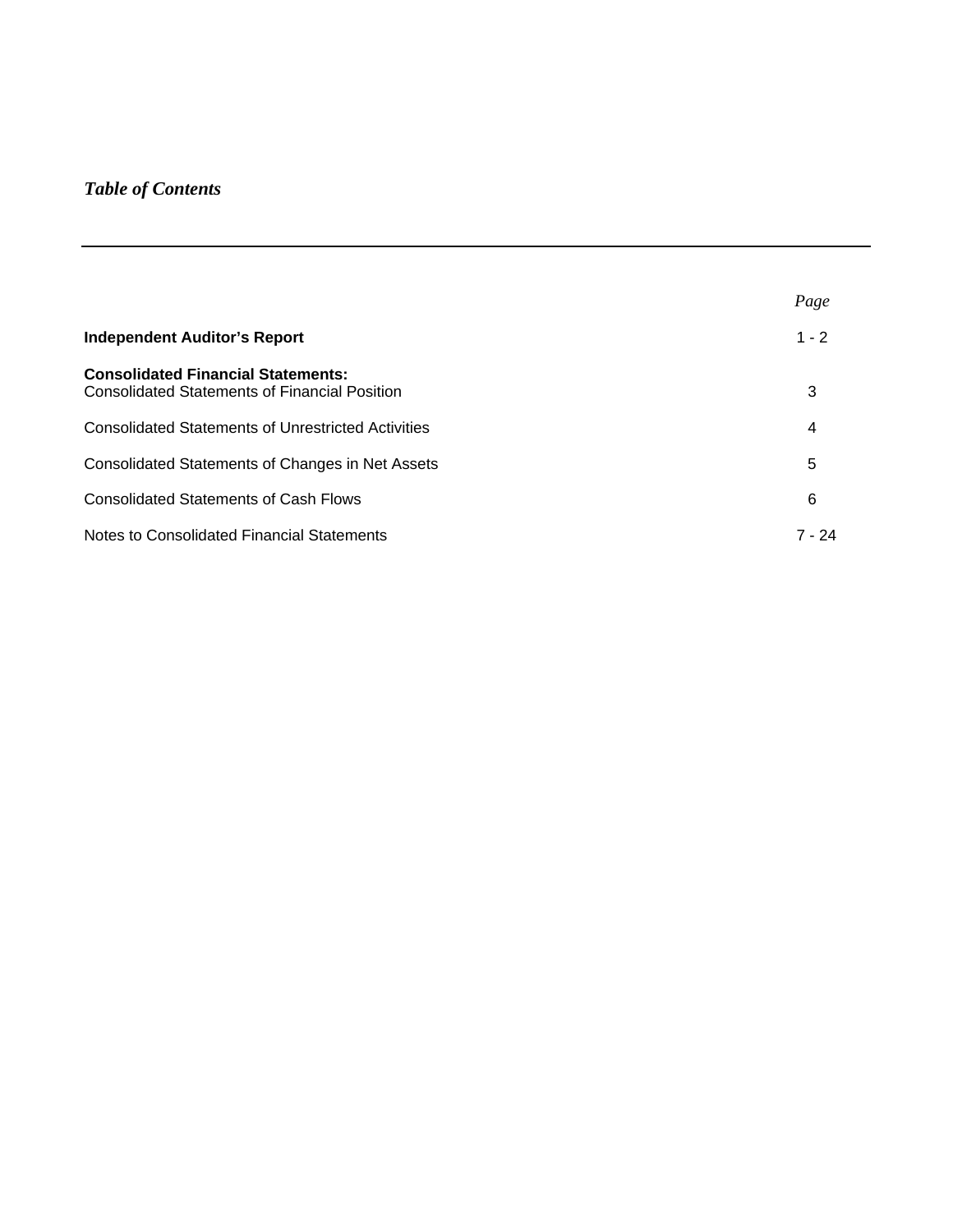## **CLARK NUBER**

#### *Independent Auditor's Report*

#### *Board of Directors PATH*

Certified Public **Accountants** and Consultants

We have audited the accompanying consolidated financial statements of PATH and Subsidiaries (collectively, the Organization) which comprise the consolidated statements of financial position as of December 31, 2013 and 2012, and the related consolidated statements of unrestricted activities, changes in net assets, and cash flows for the years then ended, and the related notes to the financial statements.

#### *Management's Responsibility for the Financial Statements*

Management is responsible for the preparation and fair presentation of these financial statements in accordance with accounting principles generally accepted in the United States of America; this includes the design, implementation, and maintenance of internal control relevant to the preparation and fair presentation of financial statements that are free from material misstatement, whether due to fraud or error.

#### *Auditor's Responsibility*

Our responsibility is to express an opinion on these financial statements based on our audits. We conducted our audits in accordance with auditing standards generally accepted in the United States of America. Those standards require that we plan and perform the audits to obtain reasonable assurance about whether the financial statements are free from material misstatement.

An audit involves performing procedures to obtain audit evidence about the amounts and disclosures in the financial statements. The procedures selected depend on the auditor's judgment, including the assessment of the risks of material misstatement of the financial statements, whether due to fraud or error. In making those risk assessments, the auditor considers internal control relevant to the entity's preparation and fair presentation of the financial statements in order to design audit procedures that are appropriate in the circumstances, but not for the purpose of expressing an opinion on the effectiveness of the entity's internal control. Accordingly, we express no such opinion. An audit also includes evaluating the appropriateness of accounting policies used and the reasonableness of significant accounting estimates made by management, as well as evaluating the overall presentation of the financial statements.

We believe that the audit evidence we have obtained is sufficient and appropriate to provide a basis for our audit opinion.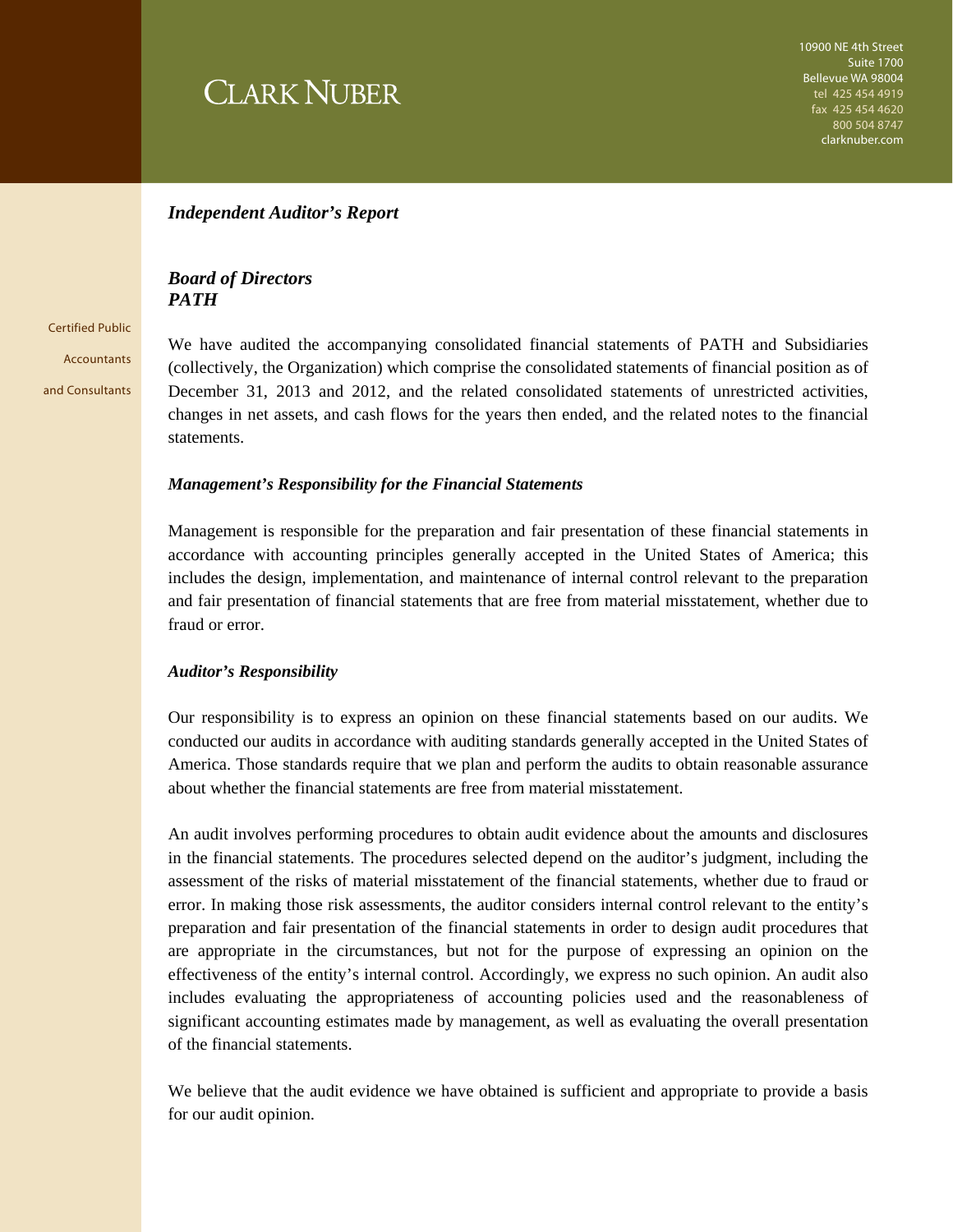# **CLARK NUBER**

#### *Opinion*

In our opinion, the financial statements referred to above present fairly, in all material respects, the financial position of the Organization as of December 31, 2013 and 2012, and the changes in its net assets and its cash flows for the years then ended, in conformity with accounting principles generally accepted in the United States of America.

Clark Nuber P.S.

Certified Public Accountants May 15, 2014

Certified Public Accountants and Consultants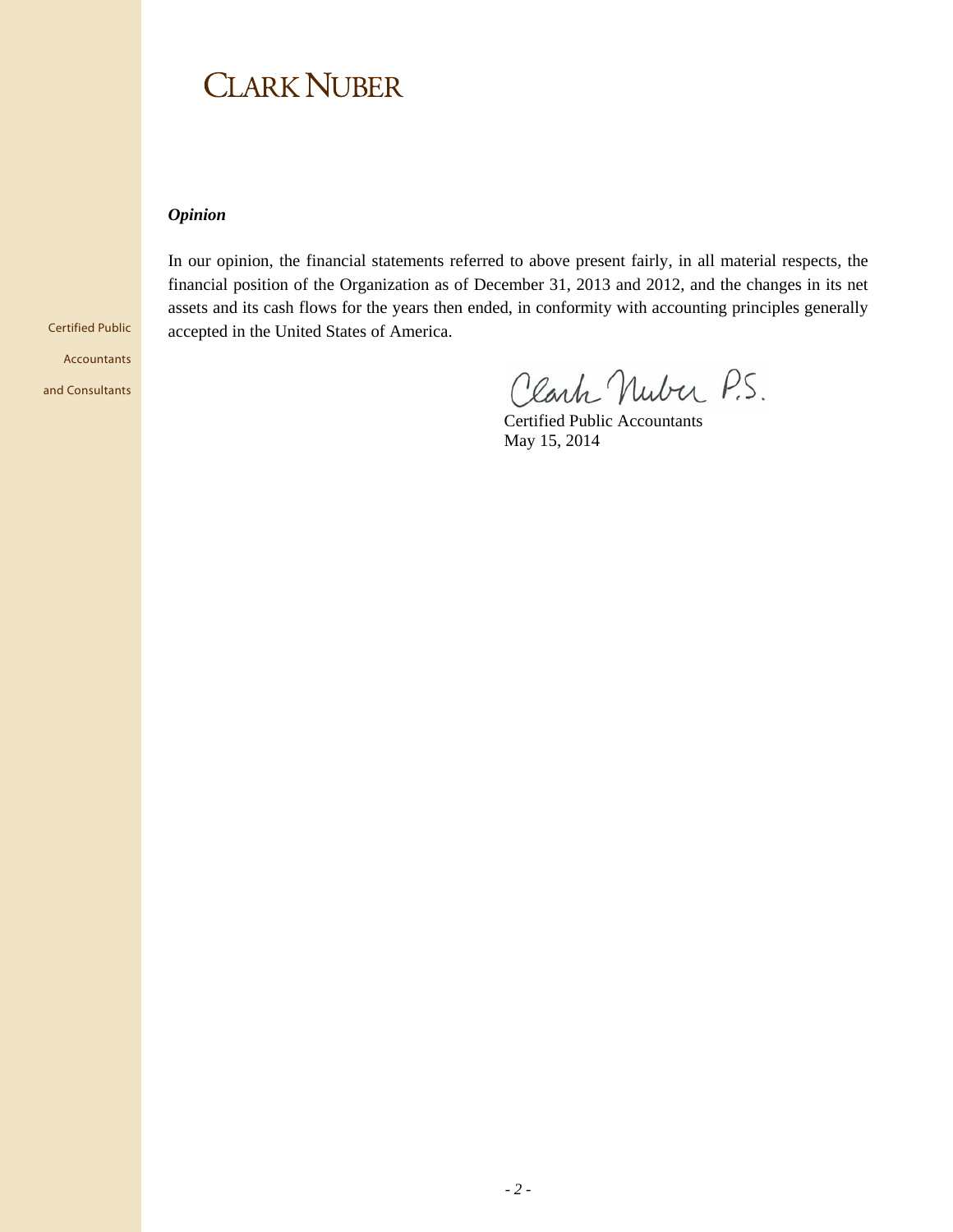## *Consolidated Statements of Financial Position December 31, 2013 and 2012 (In Thousands)*

|                                                      |    | 2013    | 2012          |
|------------------------------------------------------|----|---------|---------------|
| <b>Assets</b>                                        |    |         |               |
| Cash and cash equivalents                            | \$ | 88,011  | \$<br>40,453  |
| Investments                                          |    | 240,323 | 275,355       |
| Contributions and awards receivable, net             |    | 337,191 | 333,178       |
| Prepaid expenses and other                           |    | 2,919   | 2,777         |
| Other receivables                                    |    | 1,327   | 2,437         |
| Furniture, equipment and leasehold improvements, net |    | 19,504  | 20,812        |
| Patent, net                                          |    | 224     | 403           |
| <b>Total Assets</b>                                  | 5  | 689,499 | \$<br>675,415 |
| <b>Liabilities and Net Assets</b>                    |    |         |               |
| Accounts payable                                     | \$ | 27,868  | \$<br>28,142  |
| Accrued expenses and other liabilities               |    | 25,824  | 26,401        |
| Notes payable                                        |    | 4,336   | 5,232         |
| <b>Total Liabilities</b>                             |    | 58,028  | 59,775        |
| <b>Net Assets:</b>                                   |    |         |               |
| Unrestricted                                         |    | 22,394  | 21,281        |
| Temporarily restricted                               |    | 605,699 | 590,984       |
| Permanently restricted                               |    | 3,378   | 3,375         |
| <b>Total Net Assets</b>                              |    | 631,471 | 615,640       |
| <b>Total Liabilities and Net Assets</b>              | \$ | 689,499 | \$<br>675,415 |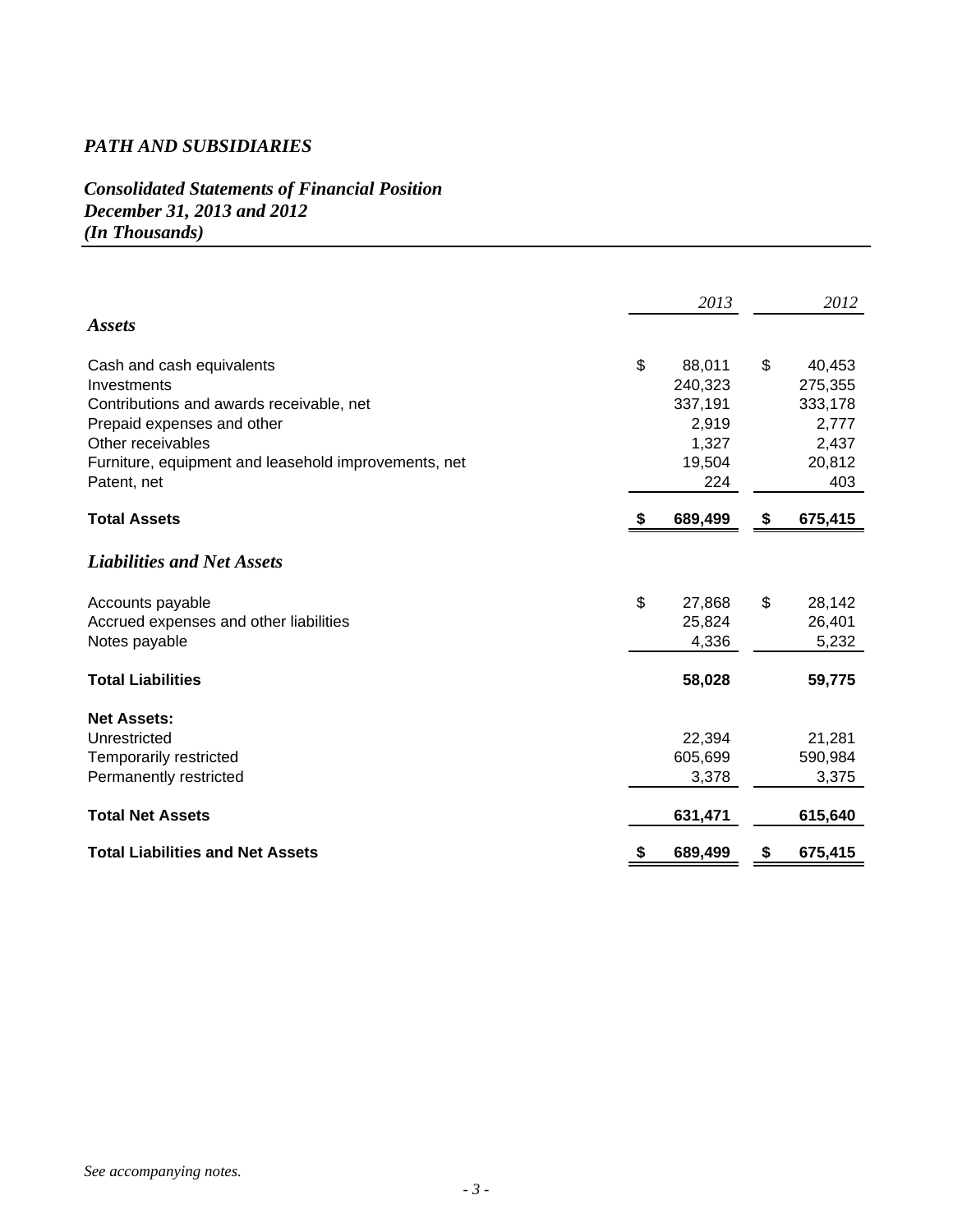*Consolidated Statements of Unrestricted Activities For the Years Ended December 31, 2013 and 2012 (In Thousands)* 

|                                                                                                                                                              | 2013                   | 2012                   |
|--------------------------------------------------------------------------------------------------------------------------------------------------------------|------------------------|------------------------|
| <b>Revenues, Gains and Other Support:</b><br>Contributions and awards - government, international,<br>agencies, foundations, and public and private funders- |                        |                        |
| Contributions and awards released from restriction<br>Unrestricted private contributions                                                                     | \$<br>308,040<br>3,457 | \$<br>306,655<br>3,602 |
|                                                                                                                                                              | 311,497                | 310,257                |
| Other income-                                                                                                                                                |                        |                        |
| Investment income<br>Program service income                                                                                                                  | 1,213<br>5             | 1,912<br>27            |
| Gain on foreign currency exchange                                                                                                                            | 2,111                  | 381                    |
| Other                                                                                                                                                        | 302                    | 242                    |
|                                                                                                                                                              | 3,631                  | 2,562                  |
| <b>Total Revenues, Gains and Other Support</b>                                                                                                               | 315,128                | 312,819                |
| <b>Expenses:</b>                                                                                                                                             |                        |                        |
| Program services-                                                                                                                                            |                        |                        |
| Product development                                                                                                                                          | 132,724                | 138,531                |
| International development                                                                                                                                    | 76,833<br>50,805       | 78,212<br>44,952       |
| Public health impact<br>Other                                                                                                                                | 6,324                  | 6,080                  |
|                                                                                                                                                              |                        |                        |
|                                                                                                                                                              | 266,686                | 267,775                |
| Support services-<br>Management and general                                                                                                                  | 41,957                 | 38,599                 |
| Fundraising                                                                                                                                                  | 2,939                  | 1,503                  |
| Bid and proposal                                                                                                                                             | 2,433                  | 1,719                  |
|                                                                                                                                                              | 47,329                 | 41,821                 |
| <b>Total Expenses</b>                                                                                                                                        | 314,015                | 309,596                |
|                                                                                                                                                              |                        |                        |
| <b>Change in Unrestricted Net Assets</b><br><b>Before Inherent Contribution from Acquisition</b>                                                             | 1,113                  | 3,223                  |
| Inherent contribution from acquisition                                                                                                                       |                        | 429                    |
| <b>Change in Unrestricted Net Assets</b>                                                                                                                     | \$<br>1,113            | \$<br>3,652            |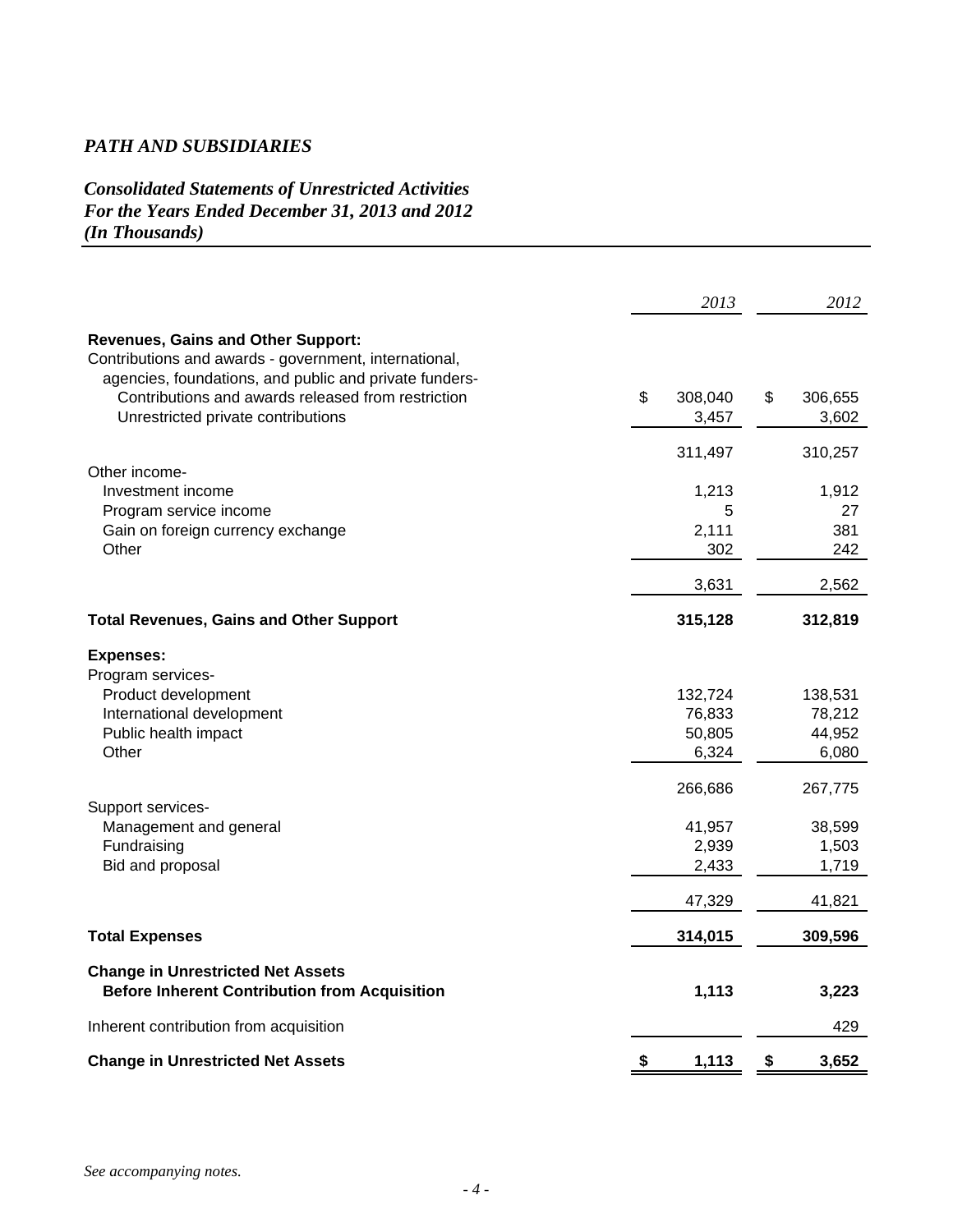*Consolidated Statements of Changes in Net Assets For the Years Ended December 31, 2013 and 2012 (In Thousands)* 

|                                                                                                                                                                                                                   |    | 2013                           |    | 2012                                 |
|-------------------------------------------------------------------------------------------------------------------------------------------------------------------------------------------------------------------|----|--------------------------------|----|--------------------------------------|
| <b>Unrestricted Net Assets:</b><br>Contributions and awards released from restriction<br>Total unrestricted revenues, gains, and other support<br>Inherent contribution from acquisition<br><b>Total expenses</b> | \$ | 308,040<br>7,088<br>(314, 015) | \$ | 306,655<br>6,164<br>429<br>(309,596) |
| <b>Change in Unrestricted Net Assets</b>                                                                                                                                                                          |    | 1,113                          |    | 3,652                                |
| <b>Temporarily Restricted Net Assets:</b>                                                                                                                                                                         |    |                                |    |                                      |
| Contributions and awards<br>Inherent contribution from acquisition                                                                                                                                                |    | 320,520                        |    | 202,933<br>34,921                    |
| Investment income                                                                                                                                                                                                 |    | 2,235                          |    | 3,895                                |
| Contributions and awards released from restriction                                                                                                                                                                |    | (308, 040)                     |    | (306,655)                            |
| <b>Change in Temporarily Restricted Net Assets</b>                                                                                                                                                                |    | 14,715                         |    | (64, 906)                            |
| <b>Permanently Restricted Net Assets:</b>                                                                                                                                                                         |    |                                |    |                                      |
| Contributions                                                                                                                                                                                                     |    | 3                              |    | 5                                    |
| <b>Change in Permanently Restricted Net Assets</b>                                                                                                                                                                |    | 3                              |    | 5                                    |
| <b>Total Change in Net Assets</b>                                                                                                                                                                                 |    | 15,831                         |    | (61, 249)                            |
| Net assets, beginning of year                                                                                                                                                                                     |    | 615,640                        |    | 676,889                              |
| Net Assets, End of Year                                                                                                                                                                                           | S  | 631,471                        | S  | 615,640                              |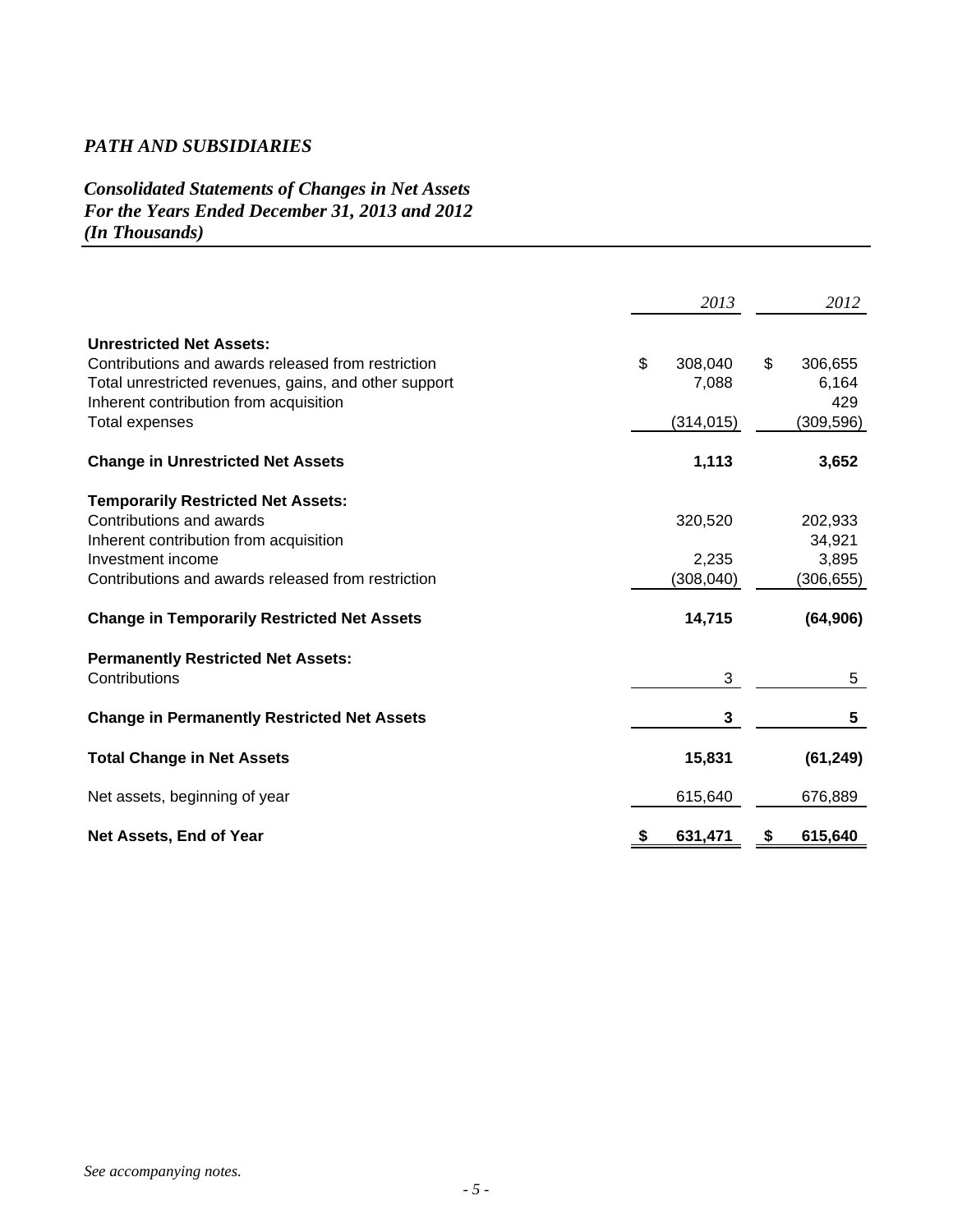*Consolidated Statements of Cash Flows For the Years Ended December 31, 2013 and 2012 (In Thousands)* 

|                                                                                                    | 2013         | 2012            |
|----------------------------------------------------------------------------------------------------|--------------|-----------------|
| <b>Cash Flows from Operating Activities:</b>                                                       |              |                 |
| Change in net assets                                                                               | \$<br>15,831 | \$<br>(61, 249) |
| Adjustments to reconcile change in net assets to                                                   |              |                 |
| net cash provided (used) by operating activities-                                                  |              |                 |
| Depreciation and amortization                                                                      | 3,429        | 3,894           |
| Unrealized gain on investments                                                                     | (505)        | (2, 213)        |
| Loss on sale and disposal of equipment                                                             | 41           | 158             |
| Inherent contribution from acquisition                                                             |              | (35, 350)       |
| Contributions restricted for endowment                                                             | (3)          | (5)             |
| Changes in assets and liabilities:                                                                 |              |                 |
| Contributions and awards receivable                                                                | (4,013)      | 79,325          |
| Prepaid expenses and other                                                                         | (142)        | 418             |
| Other receivables                                                                                  | 1,110        | 797             |
| Accounts payable                                                                                   | (321)        | (10, 856)       |
| Accrued expenses and other liabilities                                                             | (577)        | 1,739           |
| <b>Net Cash Provided (Used) by Operating Activities</b>                                            | 14,850       | (23, 342)       |
| <b>Cash Flows from Investing Activities:</b>                                                       |              |                 |
| Purchases of furniture, equipment and leasehold improvements                                       | (1,999)      | (2, 492)        |
| Proceeds from sale of equipment                                                                    | 63           | 34              |
| Cash assumed from acquisition                                                                      |              | 3,138           |
| Purchases of investments                                                                           | (26, 143)    | (37, 289)       |
| Proceeds from maturity/sales of investments                                                        | 61,680       | 82,925          |
| <b>Net Cash Provided by Investing Activities</b>                                                   | 33,601       | 46,316          |
| <b>Cash Flows from Financing Activities:</b>                                                       |              |                 |
| Payments on notes payable                                                                          | (896)        | (748)           |
| Proceeds from contributions restricted for endowment                                               | 3            | 5               |
| <b>Net Cash Used by Financing Activities</b>                                                       | (893)        | (743)           |
| Net Change in Cash and Cash Equivalents                                                            | 47,558       | 22,231          |
| Cash and cash equivalents, beginning of year                                                       | 40,453       | 18,222          |
| Cash and Cash Equivalents, End of Year                                                             | 88,011       | \$<br>40,453    |
| <b>Supplemental Disclosure of Cash Flow Information:</b><br>Cash paid during the year for interest | \$<br>93     | \$<br>102       |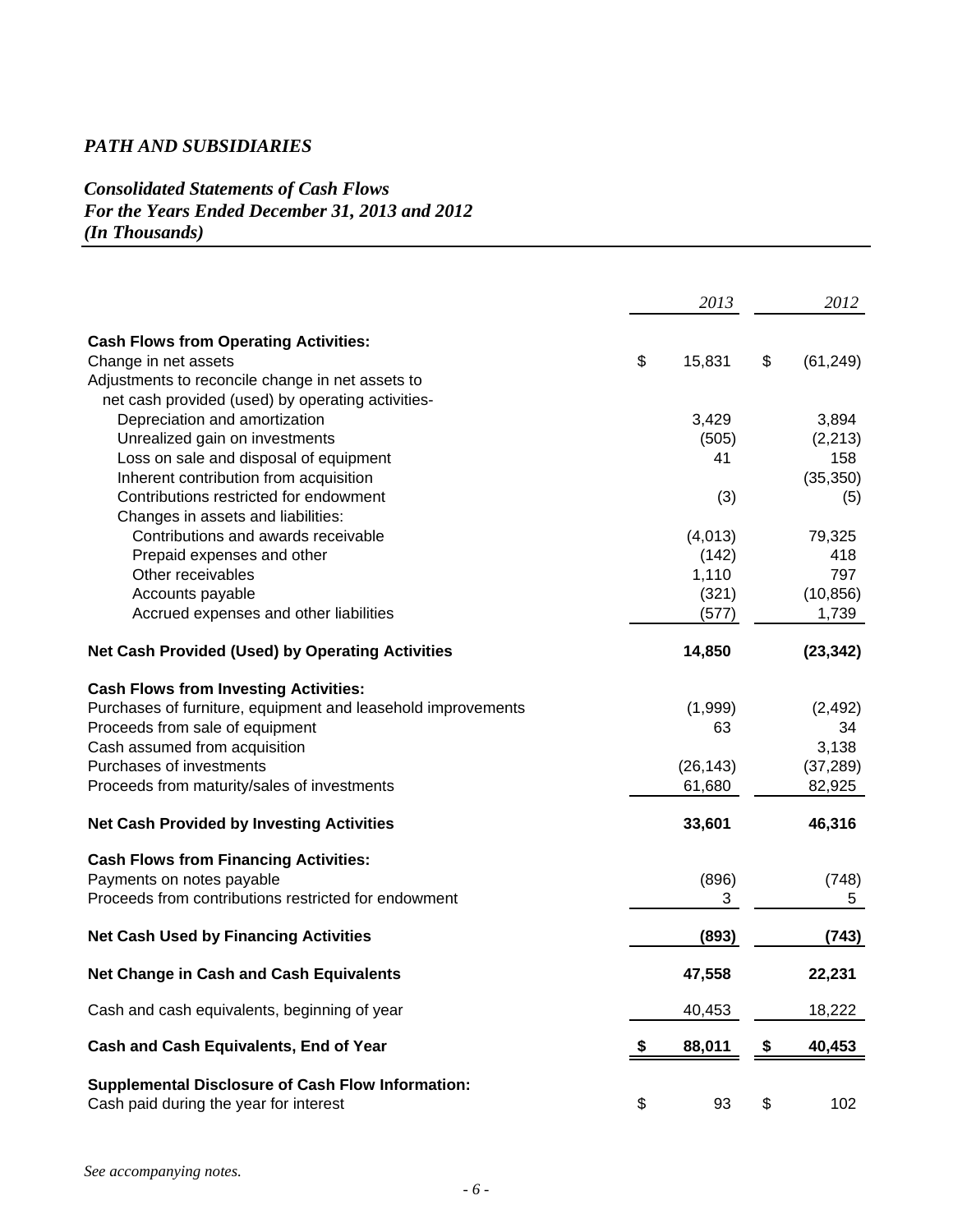*Notes to Consolidated Financial Statements For the Years Ended December 31, 2013 and 2012* 

#### *Note 1 - Organization and Summary of Accounting Policies*

**Organization -** Program for Appropriate Technology in Health (PATH) and its Subsidiaries (collectively, the Organization) is a 501(c)(3) nonprofit, nongovernmental organization incorporated in the State of Washington. Effective February 3, 2014, the Organization's legal name was changed to PATH. PATH is an international organization that drives transformative innovation to save lives and improve health, especially among women and children. PATH accelerates innovation across five platforms – vaccines, drugs, diagnostics, devices, and systems and service innovations – that harness its entrepreneurial insight, scientific and public health expertise, and passion for health equity. By mobilizing partners around the world, PATH takes innovation to scale, working alongside countries primarily in Africa and Asia to tackle their greatest health needs. Together they deliver measurable results that disrupt the cycle of poor health.

For nearly 40 years, PATH has been a pioneer in translating bold ideas into breakthrough health solutions, with a focus on child survival, maternal and reproductive health, and infectious diseases. With headquarters in Seattle, Washington, PATH has 1,300 employees and offices in more than 20 countries. PATH receives support from foundations, governments, multilateral agencies, nongovernmental organizations, universities, corporations, and individuals. Learn more at www.path.org.

On January 1, 2012, PATH acquired PATH Drug Solutions (PDS), a controlled subsidiary (Note 17). PDS was previously known as Institute for OneWorld Health.

During 2013, PATH ceased to control Organization for Appropriate Technologies in Health (OATH), a Ukrainian international nongovernmental organization.

**Basis of Presentation -** The consolidated financial statements of the Organization have been prepared on the accrual basis of accounting under accounting principles generally accepted in the United States (U.S. GAAP). The consolidated financial statements include the accounts of PATH and PATH's wholly-owned subsidiaries, including PATH Vaccine Solutions (PVS), a 501(c)(3) nonprofit corporation formed to advance the development of vaccines to improve the health of children worldwide, Foundation for Appropriate Technologies in Health – Switzerland (FATH), a Swiss Foundation, OATH and PDS. All inter-entity accounts and transactions have been eliminated in consolidation.

For the purposes of financial reporting, the Organization classifies resources into three net asset categories pursuant to any donor-imposed restrictions. Accordingly, the net assets of the Organization are classified and reported as follows:

Unrestricted Net Assets - Net assets that are not subject to donor-imposed stipulations.

Temporarily Restricted Net Assets - Net assets subject to donor-imposed stipulations that may or will be met either by actions of the Organization and/or the passage of time.

Permanently Restricted Net Assets - Net assets restricted by donor-imposed stipulations to be invested in perpetuity. The investment income from these funds is available for current use.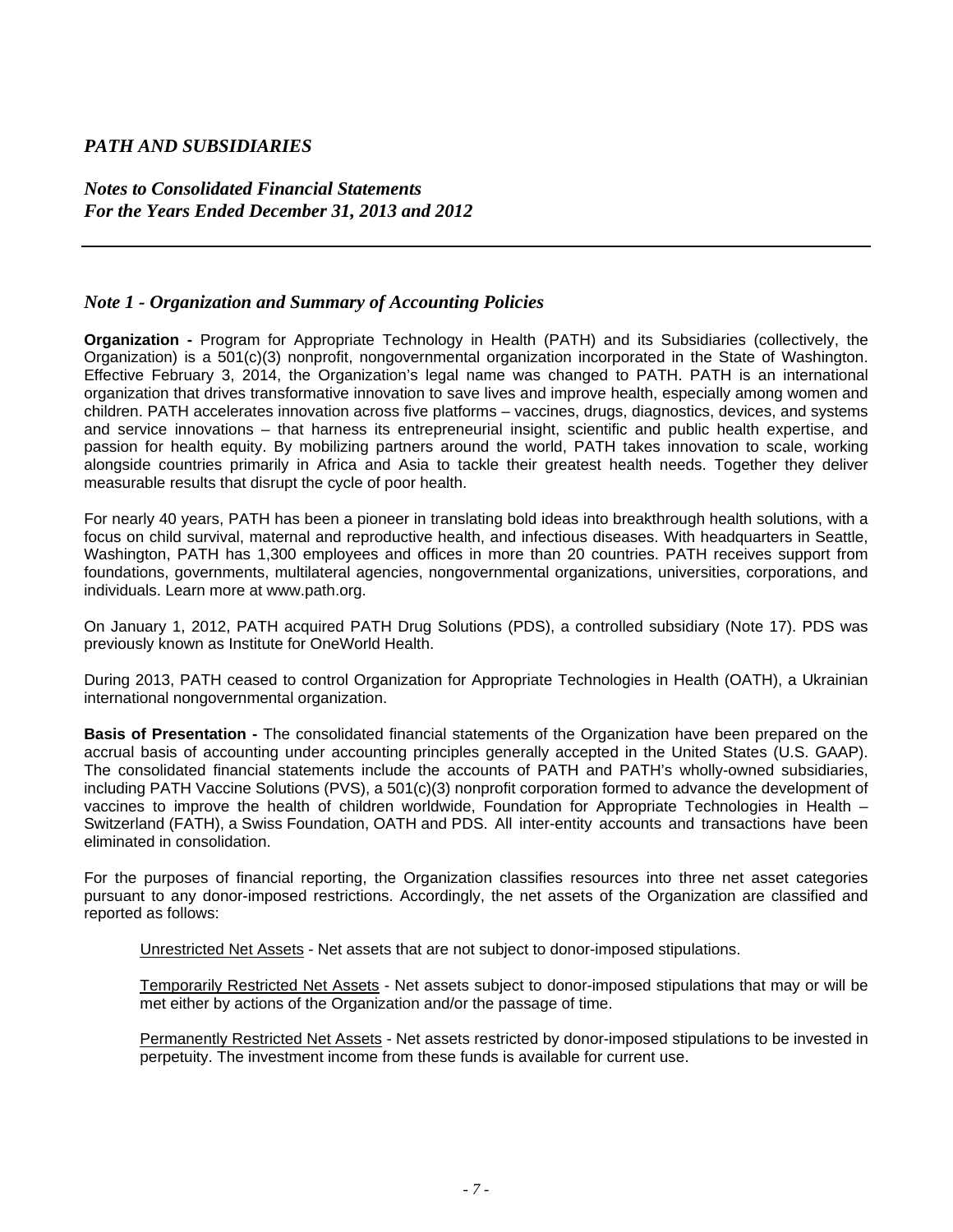*Notes to Consolidated Financial Statements For the Years Ended December 31, 2013 and 2012* 

#### *Note 1 - Continued*

Support and revenue are reported as increases in unrestricted net assets unless the use of the related assets is limited by donor-imposed restrictions. Expenses are reported as decreases in unrestricted net assets. Gains and losses on investments and other assets or liabilities are reported as increases or decreases in unrestricted net assets unless their use is restricted by explicit donor stipulation or by law. Temporary restrictions expire when the donor-stipulated purpose has been fulfilled and/or the donor-stipulated time period has elapsed. Expirations of temporary restrictions result in the reclassification of temporarily restricted net assets to unrestricted net assets and are reported in the consolidated statements of unrestricted activities as contributions and awards released from restrictions.

**Cash and Cash Equivalents -** For purposes of the consolidated statements of cash flows, the Organization considers all highly liquid debt instruments purchased with an original maturity of three months or less, other than those held in the Organization's investment portfolio, to be cash equivalents.

**Investments -** Investments in equity securities with readily determinable market values and all debt securities are recorded at fair value. Unrealized and realized gains and losses on these investments are reported in the consolidated statements of activities and changes in net assets. Securities are generally held in custodial investment accounts administered by certain financial institutions.

Investment securities, in general, are exposed to various risks, including interest rate, credit and overall market volatility. Due to the level of risk associated with certain long-term investments, it is possible that changes in the values of these investments will occur in the near term and that such changes could materially affect the amounts reported in the consolidated statements of financial position.

Investment return consists primarily of income earned on cash, cash equivalents and investments, and is recognized as earned. Where directed by the donor or grantor, interest earned on award advances is credited to specific restricted funds for future use as specified in the award agreement. All other interest income earned is credited to other restricted and unrestricted fund balances as is appropriate.

**Fair Value of Financial Instruments -** Financial instruments reported at fair value on a recurring basis include investments. Financial instruments not reported at fair value on a recurring basis include receivables, accounts payable and notes payable. The carrying amounts of these financial instruments approximate fair value.

**Contributions and Awards Receivable -** Contributions and awards receivable are stated at the amount management expects to collect from outstanding balances. Management provides for probable uncollectible amounts through a charge to change in net assets and a credit to a valuation allowance based on its assessment of the current status of individual accounts. Balances that are still outstanding after management has used reasonable collection efforts are written off through a charge to the valuation allowance and a credit to accounts, grants or contributions receivable.

**Furniture, Equipment and Leasehold Improvements -** The Organization capitalizes furniture, equipment and leasehold improvements with a cost of \$5,000 or greater. The cost of furniture and equipment is depreciated over the estimated useful life of the asset and is computed using the straight-line method. Leasehold improvements are amortized over the lives of the respective leases or the service lives of the improvements, whichever is shorter. Maintenance and repairs are charged to expense as incurred. Computer software purchased of \$25,000 or greater is capitalized and depreciated. Internally developed software and internally developed enhancements and modifications to existing or purchased software that result in additional functionality, with a total development cost in excess of \$500,000 are capitalized and depreciated.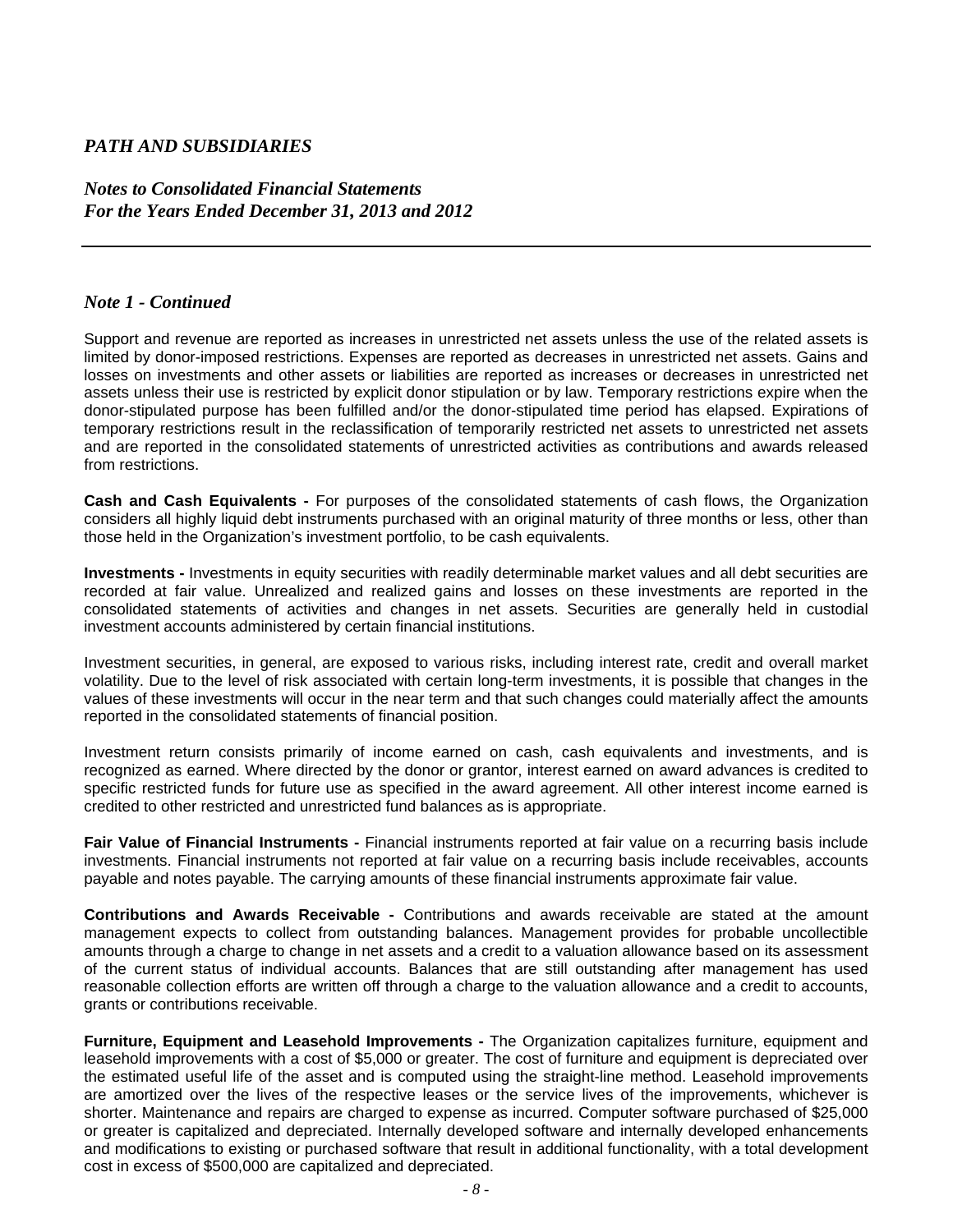*Notes to Consolidated Financial Statements For the Years Ended December 31, 2013 and 2012* 

#### *Note 1 - Continued*

**Patent -** The donated patent is stated at the original assessed value less amortization computed on the straightline method over the life of the patent.

**Vulnerability from Certain Concentrations -** Financial instruments that potentially subject the Organization to concentrations of credit and market risk consist primarily of cash and cash equivalents and investments. Cash and cash equivalents and investments held by financial institutions at times exceed Federal Deposit Insurance Corporation and Securities Investor Protection Corporation insured limits.

For the years ended December 31, 2013 and 2012, 45% and 48%, respectively, of the Organization's total revenues, gains and other support was received from one private foundation, and 53% and 52%, respectively, of gross contributions and awards receivable are from one private foundation. For the years ended December 31, 2013 and 2012, 33% and 35%, respectively, of the Organization's total revenues, gains and other support consists of awards from the United States government, and 18% and 26%, respectively, of gross contributions and awards receivable is from the United States government. Management is aware of the related vulnerabilities but does not anticipate any losses in connection with these concentrations. Management continues to seek improved diversification from donors and funding sources.

**Contributions and Awards Revenue Recognition -** Unconditional contributions and awards from U.S. and foreign government agencies, foundations and public and private funders are recognized as temporarily restricted revenue at the time committed or obligated, provided the donor has identified a restriction on the use of the funds. Revenue from contracts is recognized at the time the service or good is provided.

**Donated Goods and Services -** Donations of goods, including property and equipment, are recorded as support at their estimated fair values at the date of donation. Such donations are reported as unrestricted support unless the donor has restricted the donated asset to a specific purpose. Donated services are recognized if the services received (i) create or enhance nonfinancial assets or (ii) require specialized skills, are provided by individuals possessing those skills and would need to be purchased if not provided by donation. In-kind donations totaled \$0.5 million and \$1.03 million for the years ended December 31, 2013 and 2012, respectively, and are included in management and general expense on the consolidated statements of unrestricted activities.

**Functional Allocation of Expenses -** The costs of providing the various programs and other activities have been summarized on a functional basis in the consolidated statements of unrestricted activities. Accordingly, certain costs have been allocated among the programs and supporting services benefited. Additionally, the Organization incurs various fundraising expenses.

**Collaborations -** Awards, contracts and temporarily restricted contributions are used to fund projects related to global health. In connection with these projects, the Organization works with collaborating partners to assess health problems, identify and implement solutions and evaluate results. Accordingly, the Organization enters into funding agreements and cooperative agreements with these collaborating partners including international agencies, ministries of health, nongovernmental organizations, commercial entities, and universities, et cetera. Subagreements and subcontracts awarded from these projects are funded by temporarily restricted contributions to other organizations and recorded as expense, which totaled \$125.9 million and \$134.1 million for the years ended December 31, 2013 and 2012, respectively.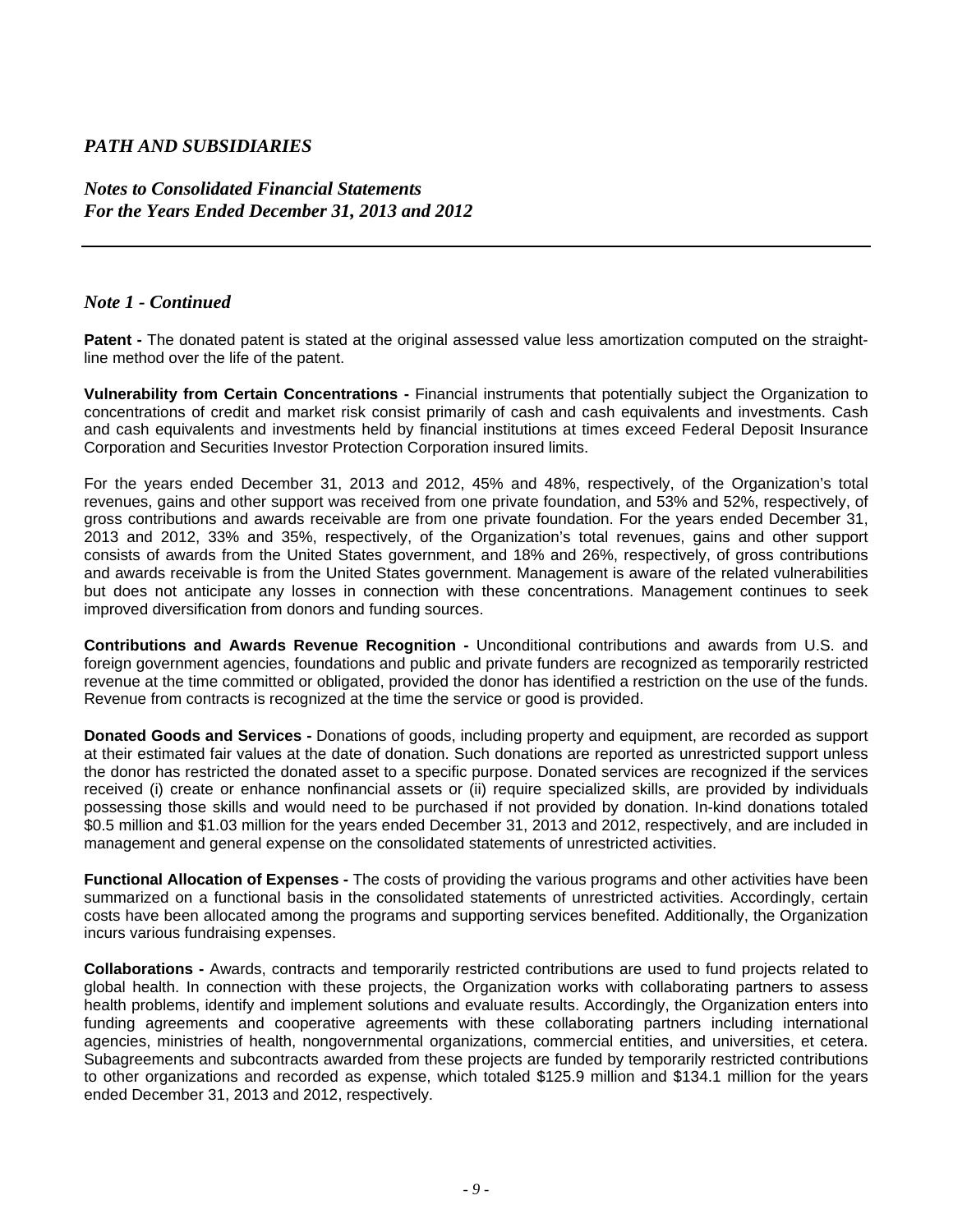*Notes to Consolidated Financial Statements For the Years Ended December 31, 2013 and 2012* 

#### *Note 1 - Continued*

**Tax Exempt Status -** The Internal Revenue Service has determined that PATH, PVS and PDS are exempt from federal income taxes under provisions of Section 501(c)(3) of the Internal Revenue Code (IRC). They are classified as organizations that are not private foundations under Section 501(a) of the IRC. FATH, as an independent nonprofit foundation within the meaning of Articles 80 *et seq* of the Swiss Civil Code, has been granted tax exemption by the Department of Finance. OATH, as an international charity fund, has been registered as such based on Article 157 Part 111 of the Tax Code of Ukraine. The Organization files tax returns with the United States and various state, local and foreign governments. The Organization is subject to tax examinations by the tax authorities of these governments for the current year and certain prior years based on the applicable laws and regulations of each jurisdiction.

**Foreign Currency Translation -** Substantially all assets and liabilities of the Organization that are held in foreign currencies are translated at year end exchange rates. Revenues, gains and other support and expenses are translated at the average monthly exchange rates during the year. Gains and losses from foreign currency translation for the year are included in the statements of unrestricted activities and changes in net assets. Net foreign currency translation gains for the year ended December 31, 2013, totaled \$1,772,000. Net foreign currency translation losses for the year ended December 31, 2012 totaled \$275,000.

**Use of Estimates -** The preparation of financial statements in accordance with U.S. GAAP requires management to make estimates and assumptions that affect the reported amounts of assets and liabilities, the disclosure of contingent assets and liabilities at the date of the consolidated financial statements and the reported amounts of revenues and expenses during the reporting period. Actual results could differ from those estimates.

**Reclassifications -** Certain reclassifications have been made to 2012 amounts to conform to the 2013 presentation. The reclassifications have no effect on the previously reported change in net assets or net asset balances for 2012.

**Subsequent Events** *-* The Organization has evaluated subsequent events through May 15, 2014, the date on which the consolidated financial statements were available to be issued.

#### *Note 2 - Cash and Cash Equivalents*

Cash and cash equivalents consisted of the following at December 31:

|                                                          | (In Thousands) |                  |    |                 |
|----------------------------------------------------------|----------------|------------------|----|-----------------|
|                                                          |                | 2013             |    | 2012            |
| Money market accounts and other cash equivalents<br>Cash | \$             | 73.514<br>14.497 | \$ | 34,399<br>6,054 |
|                                                          |                | 88,011           |    | 40,453          |

When specified by funding agreement, the Organization holds project-related funds in separate bank accounts.

Cash and cash equivalents held in bank accounts outside of the United States totaled \$16.3 million and \$6.6 million at December 31, 2013 and 2012, respectively.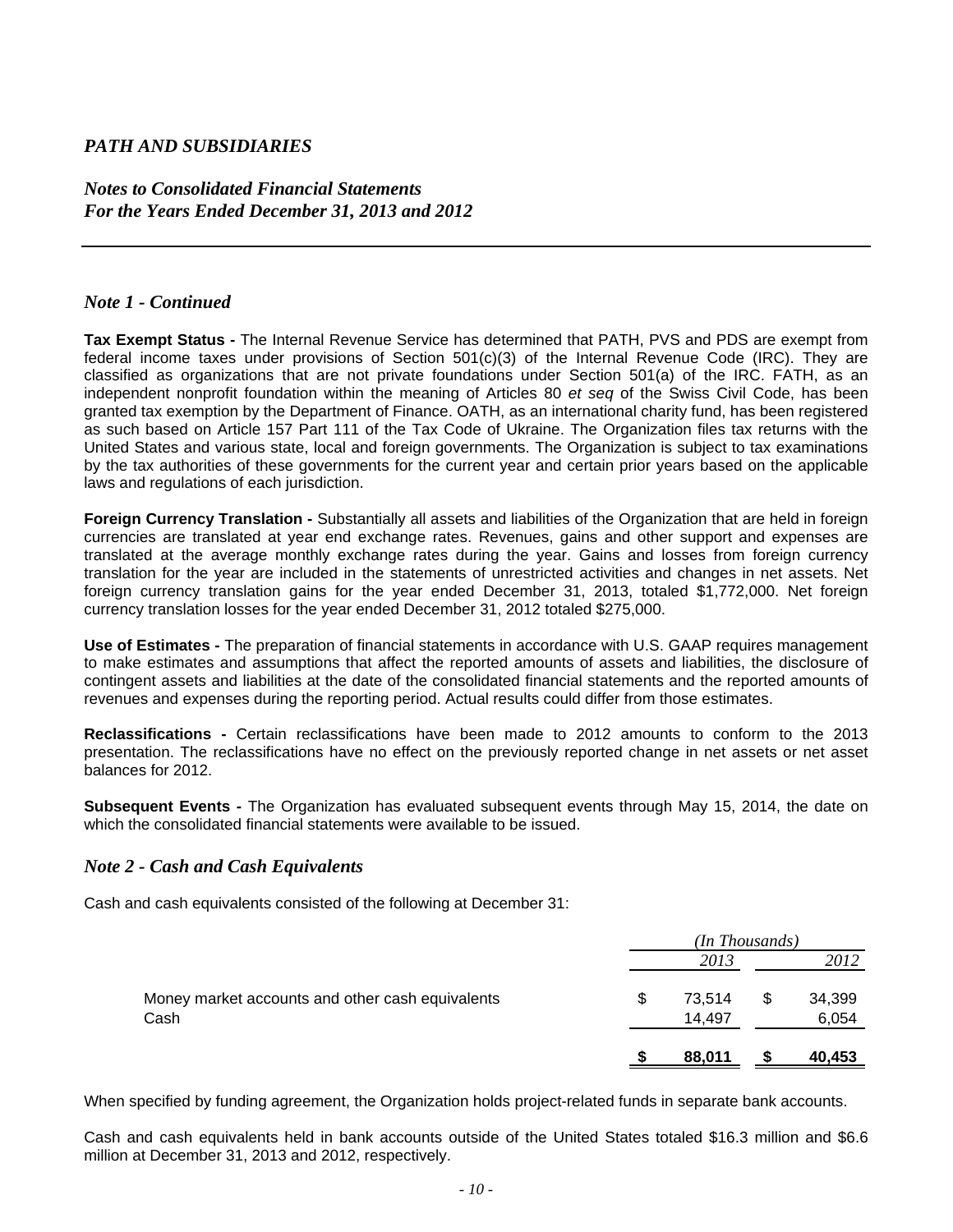## *Notes to Consolidated Financial Statements For the Years Ended December 31, 2013 and 2012*

#### *Note 3 - Investments*

Investments consisted of the following at December 31:

|                                                | (In Thousands) |         |    |         |  |
|------------------------------------------------|----------------|---------|----|---------|--|
|                                                |                | 2013    |    | 2012    |  |
| Corporate bonds                                | \$             | 164,568 | \$ | 182,685 |  |
| U.S., state, and foreign government securities |                | 22,836  |    | 33,171  |  |
| Government guaranteed corporate securities     |                |         |    | 5       |  |
| Asset-backed securities                        |                | 32,710  |    | 19,644  |  |
| Equity securities                              |                | 5,767   |    | 4,374   |  |
| Short-term funds, bills and notes              |                |         |    | 35,470  |  |
| Money market investment funds                  |                | 14,442  |    | 6       |  |
|                                                |                | 240,323 |    | 275,355 |  |

The return on cash and investments was comprised of the following for the years ended December 31:

|                        | (In Thousands) |    |       |  |
|------------------------|----------------|----|-------|--|
|                        | 2013           |    | 2012  |  |
| Interest and dividends | \$<br>3,037    | \$ | 4,402 |  |
| Unrealized gains       | 505            |    | 2,213 |  |
| Realized losses        | (94)           |    | (808) |  |
|                        | 3,448          |    | 5,807 |  |

#### *Note 4 - Fair Value Measurements*

U.S. GAAP provides a framework for measuring fair value. To increase consistency and comparability in fair value measurements, the framework requires fair value to be determined based on the exchange price that would be received for an asset or paid to transfer a liability (exit price) in the principal or most advantageous market for the asset or liability in an orderly transaction between market participants.

The framework uses a three-level valuation hierarchy based on observable and nonobservable inputs. Observable inputs consist of data obtained from independent sources. Nonobservable inputs reflect market assumptions. These two types of inputs are used to create the fair value hierarchy, giving preference to observable inputs.

Assets and liabilities classified as Level 1 have fair values based on unadjusted quoted market prices for identical instruments in active markets. Assets and liabilities classified as Level 2 have fair values based on quoted prices for similar instruments in active markets, quoted prices for identical or similar instruments in inactive markets, or model-derived valuations whose inputs are observable. Assets and liabilities classified as Level 3 have fair values based on value drivers that are unobservable.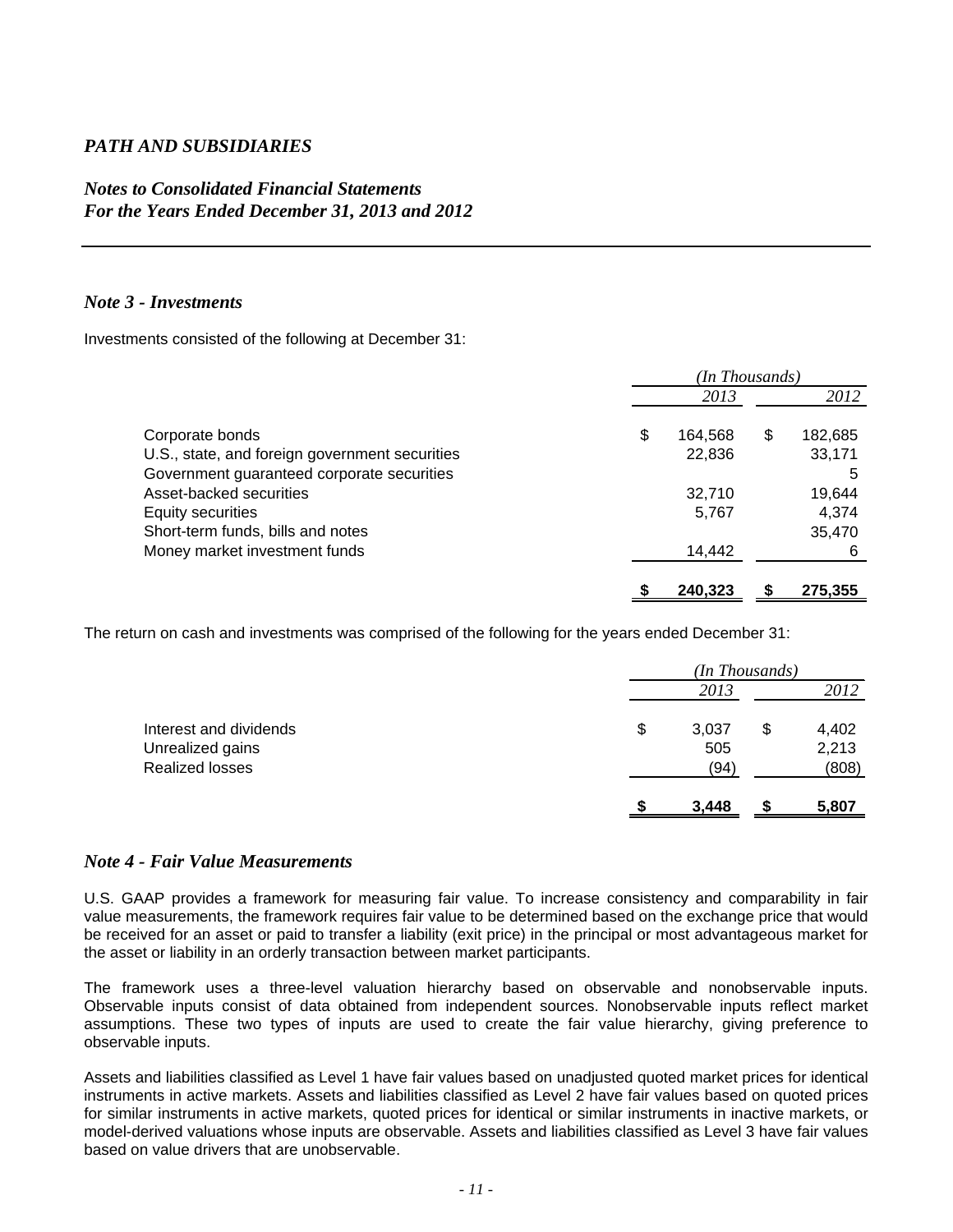## *Notes to Consolidated Financial Statements For the Years Ended December 31, 2013 and 2012*

#### *Note 4 - Continued*

Following is a description of the valuation methodologies used for assets measured at fair value. There have been no changes in the methodologies used at December 31, 2013 and 2012.

Money Market Investment Funds - Valued at cost plus accrued interest, which approximates fair value.

Equity and Debt Mutual Funds - Valued at quoted market prices in active markets, which represent the net asset value (NAV) of shares held by the Organization at year-end.

Equity Securities - Valued at the closing price reported on the active market on which the securities are traded.

Debt Securities - Valued using bid evaluations from similar instruments in actively traded markets.

Assets recorded at fair value on a recurring basis were as follows at December 31, 2013:

|                                                                  | (In Thousands) |                |    |         |    |         |    |                |
|------------------------------------------------------------------|----------------|----------------|----|---------|----|---------|----|----------------|
|                                                                  |                | Level 1        |    | Level 2 |    | Level 3 |    | Total          |
| Equity securities and equity mutual funds-<br>Equity securities: |                |                |    |         |    |         |    |                |
| Biopharmaceuticals<br>Equity mutual funds:                       | \$             | 20             | \$ |         | \$ |         | \$ | 20             |
| Large blend<br>Large value                                       |                | 3,827<br>1,920 |    |         |    |         |    | 3,827<br>1,920 |
| Total equity securities and                                      |                |                |    |         |    |         |    |                |
| equity mutual funds                                              |                | 5,767          |    |         |    |         |    | 5,767          |
| Debt securities and debt mutual funds-<br>Debt securities:       |                |                |    |         |    |         |    |                |
| U.S. government                                                  |                |                |    | 14,318  |    |         |    | 14,318         |
| Foreign government                                               |                |                |    | 8,518   |    |         |    | 8,518          |
| Corporate                                                        |                |                |    | 161,003 |    |         |    | 161,003        |
| Asset-backed securities<br>Debt mutual funds:                    |                |                |    | 32,710  |    |         |    | 32,710         |
| Multi-sector bond                                                |                | 3,565          |    |         |    |         |    | 3,565          |
| Total debt securities and                                        |                |                |    |         |    |         |    |                |
| debt mutual funds                                                |                | 3,565          |    | 216,549 |    |         |    | 220,114        |
| Money market investment funds                                    |                | 14,442         |    |         |    |         |    | 14,442         |
| <b>Total Assets at Fair Value</b>                                | \$             | 23,774         | \$ | 216,549 | \$ |         | S  | 240,323        |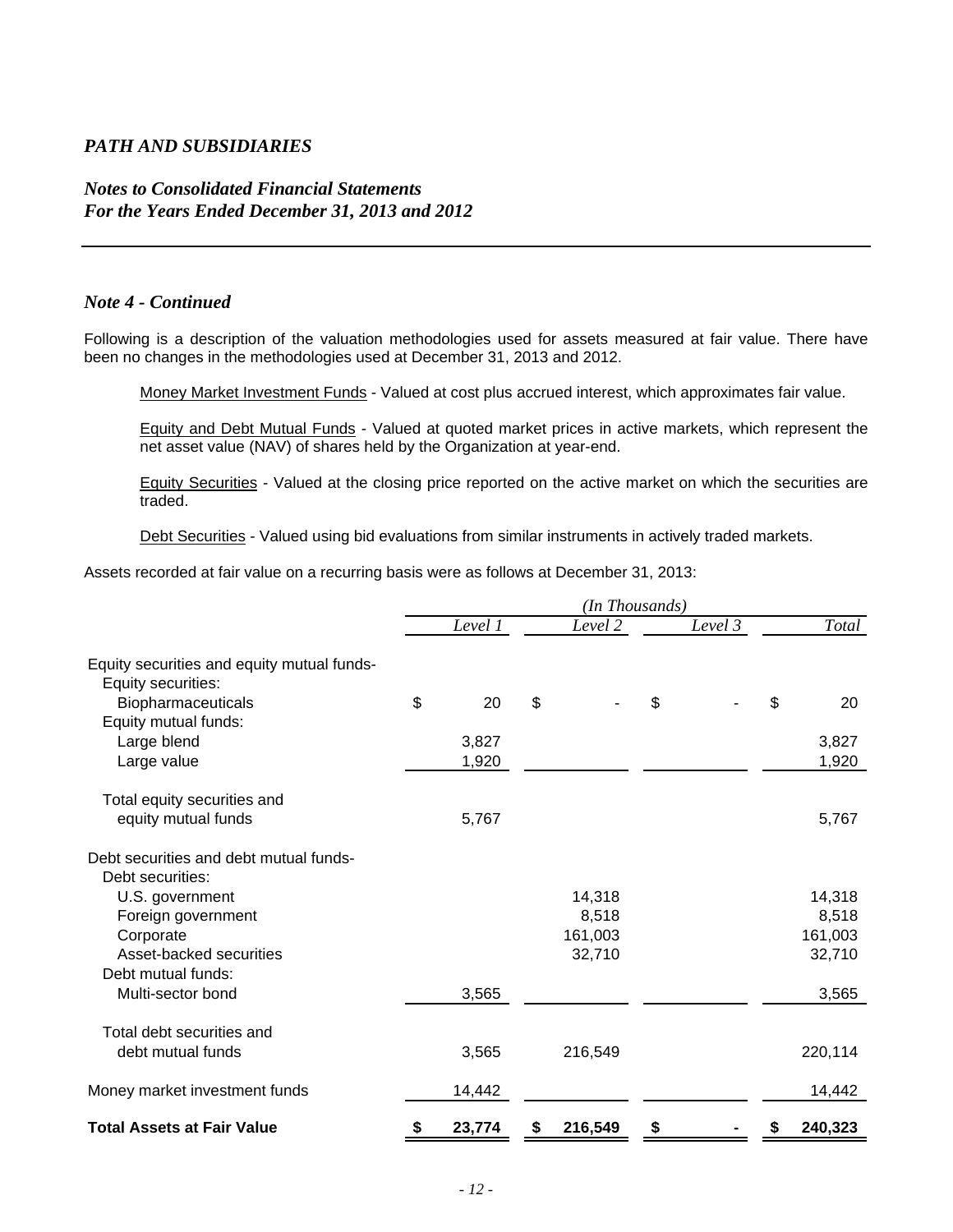## *Notes to Consolidated Financial Statements For the Years Ended December 31, 2013 and 2012*

## *Note 4 - Continued*

Assets recorded at fair value on a recurring basis were as follows at December 31, 2012:

|                                                                  |              | (In Thousands) |         |               |
|------------------------------------------------------------------|--------------|----------------|---------|---------------|
|                                                                  | Level 1      | Level 2        | Level 3 | Total         |
| Equity securities and equity mutual funds-<br>Equity securities: |              |                |         |               |
| Biopharmaceuticals                                               | \$<br>35     | \$             | \$      | \$<br>35      |
| Equity mutual funds:                                             |              |                |         |               |
| Large blend                                                      | 2,899        |                |         | 2,899         |
| Large value                                                      | 1,440        |                |         | 1,440         |
| Total equity securities and                                      |              |                |         |               |
| equity mutual funds                                              | 4,374        |                |         | 4,374         |
| Debt securities and debt mutual funds-                           |              |                |         |               |
| Debt securities:                                                 |              |                |         |               |
| U.S. government                                                  |              | 32,074         |         | 32,074        |
| Foreign government                                               |              | 1,102          |         | 1,102         |
| Corporate                                                        |              | 179,220        |         | 179,220       |
| Asset-backed securities                                          |              | 19,644         |         | 19,644        |
| Short-term funds, bills and notes                                | 35,470       |                |         | 35,470        |
| Debt mutual funds:                                               |              |                |         |               |
| Multi-sector bond                                                | 3,465        |                |         | 3,465         |
| Total debt securities and                                        |              |                |         |               |
| debt mutual funds                                                | 38,935       | 232,040        |         | 270,975       |
| Money market investment funds                                    | 6            |                |         | 6             |
|                                                                  |              |                |         |               |
| <b>Total Assets at Fair Value</b>                                | \$<br>43,315 | \$<br>232,040  | \$      | \$<br>275,355 |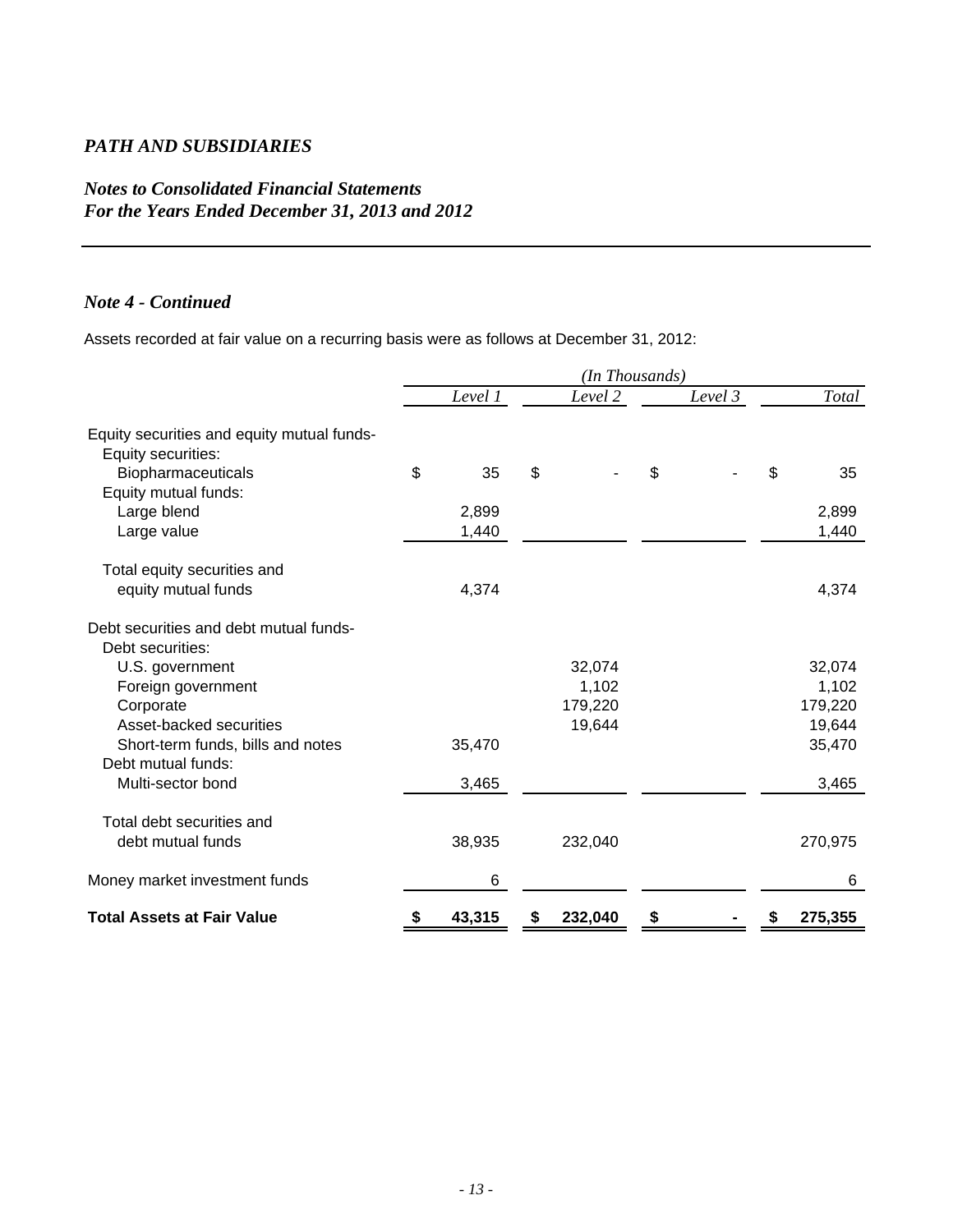## *Notes to Consolidated Financial Statements For the Years Ended December 31, 2013 and 2012*

#### *Note 5 - Contributions and Awards Receivable*

Contributions and awards receivable consisted of the following at December 31:

|                                           | (In Thousands) |          |   |          |  |
|-------------------------------------------|----------------|----------|---|----------|--|
|                                           |                | 2013     |   | 2012     |  |
| Due in less than one year                 | \$             | 220,315  | S | 212,563  |  |
| Due in one to five years                  |                | 118,269  |   | 122,162  |  |
|                                           |                | 338,584  |   | 334,725  |  |
| Less present value discount (0.3% - 4.8%) |                | (1, 111) |   | (1, 331) |  |
| Less allowance for doubtful accounts      |                | (282)    |   | (216)    |  |
|                                           |                | 337,191  |   | 333,178  |  |

Awards from the U.S. government and certain nongovernment organizations are recorded as revenue when obligated, which may not reflect the full amount awarded. The total amount of unobligated awards pending for active projects was \$171.1 million and \$341.4 million at December 31, 2013 and 2012, respectively.

#### *Note 6 - Furniture, Equipment and Leasehold Improvements*

The Organization funds purchases of furniture, equipment and leasehold improvements from two sources: from the capital fund, a designated reserve of unrestricted net assets; or directly from temporarily restricted project funds.

Furniture, equipment and leasehold improvements consisted of the following at December 31:

|                                                                          | 2013 (In Thousands) |                                 |    |                         |    |                                  |
|--------------------------------------------------------------------------|---------------------|---------------------------------|----|-------------------------|----|----------------------------------|
|                                                                          |                     | Capital<br>Fund                 |    | Project<br><b>Funds</b> |    | <b>Total</b>                     |
| Furniture<br>Equipment<br>Leasehold improvements<br>Software in progress | \$                  | 3,490<br>4,433<br>20,465<br>603 | \$ | 6,201<br>67             | \$ | 3,497<br>10,634<br>20,532<br>603 |
| Less accumulated depreciation<br>and amortization                        |                     | 28,991<br>(11,818)              |    | 6,275<br>(3,944)        |    | 35,266<br>(15,762)               |
|                                                                          | \$                  | 17,173                          | S  | 2,331                   | S  | 19,504                           |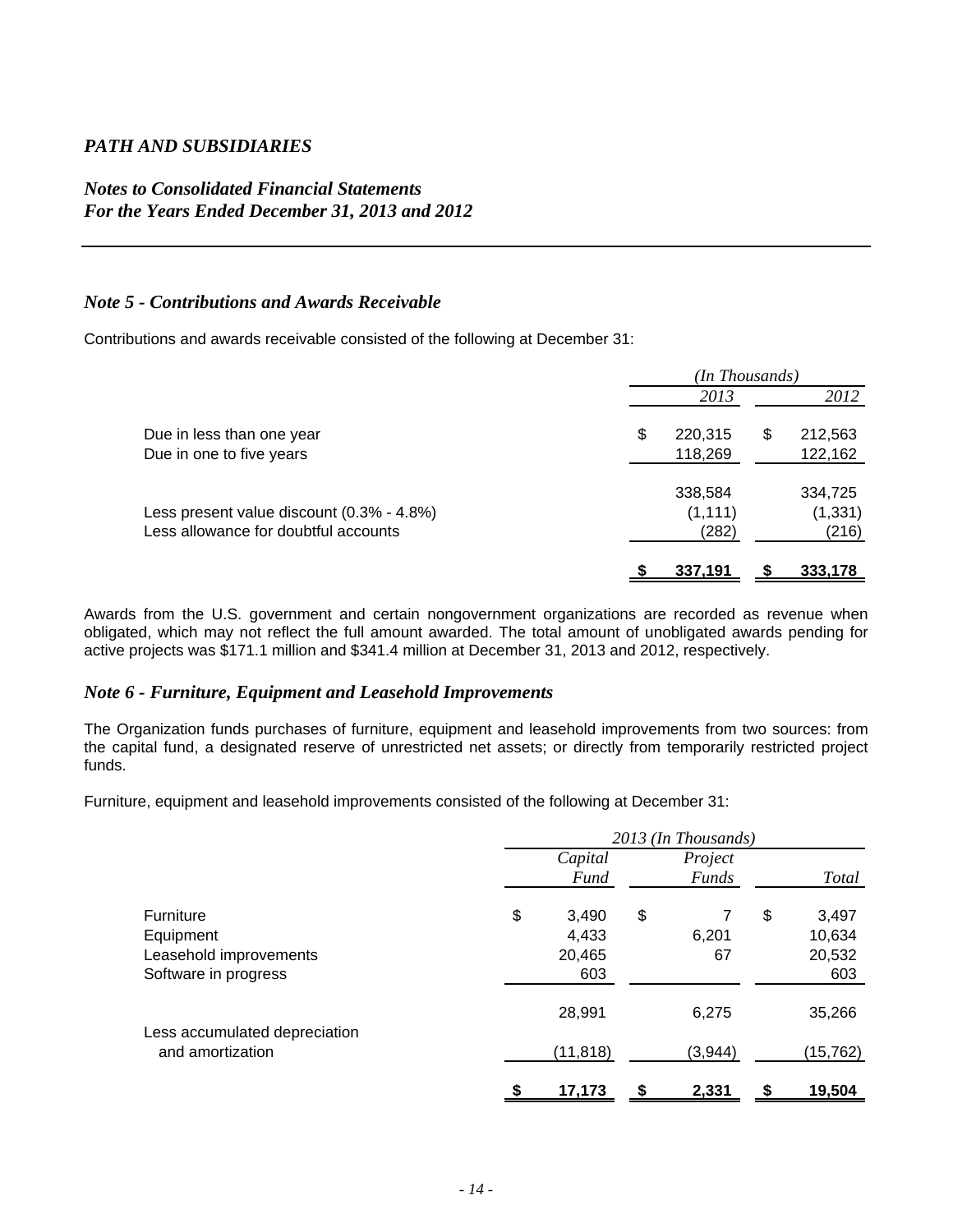#### *Notes to Consolidated Financial Statements For the Years Ended December 31, 2013 and 2012*

#### *Note 6 - Continued*

|                               | 2012 (In Thousands) |                 |    |                         |    |              |
|-------------------------------|---------------------|-----------------|----|-------------------------|----|--------------|
|                               |                     | Capital<br>Fund |    | Project<br><b>Funds</b> |    | <b>Total</b> |
| <b>Furniture</b>              | \$                  | 3,466           | \$ | ٠                       | \$ | 3,466        |
| Equipment                     |                     | 4,392           |    | 5,376                   |    | 9,768        |
| Leasehold improvements        |                     | 20,242          |    | 66                      |    | 20,308       |
| Less accumulated depreciation |                     | 28,100          |    | 5,442                   |    | 33,542       |
| and amortization              |                     | (9,638)         |    | (3,092)                 |    | (12, 730)    |
|                               |                     | 18,462          |    | 2,350                   |    | 20,812       |

#### *Note 7 - Patent*

The Organization holds a patent for the UltraRice Technology for fortified rice originally valued at \$3.3 million. The patent was issued in March 1995 and expires in March 2015. The patent is being amortized over its expected useful life of 18.25 years. Accumulated amortization totaled \$3.0 million and \$2.9 million as of December 31, 2013 and 2012, respectively.

#### *Note 8 - Line of Credit*

The Organization has a revolving line of credit for up to \$1 million with a commercial bank for working capital purposes available through June 30, 2014. Interest on the line is at LIBOR plus 1.25%. The line of credit is secured by the Organization's personal property. The credit facility available to the Organization is reduced by Standby Letters of Credit (SBLC) associated with various lease commitments. PATH has a SBLC for \$361,000. No amounts were outstanding under the line of credit or SBLCs at December 31, 2013 or 2012.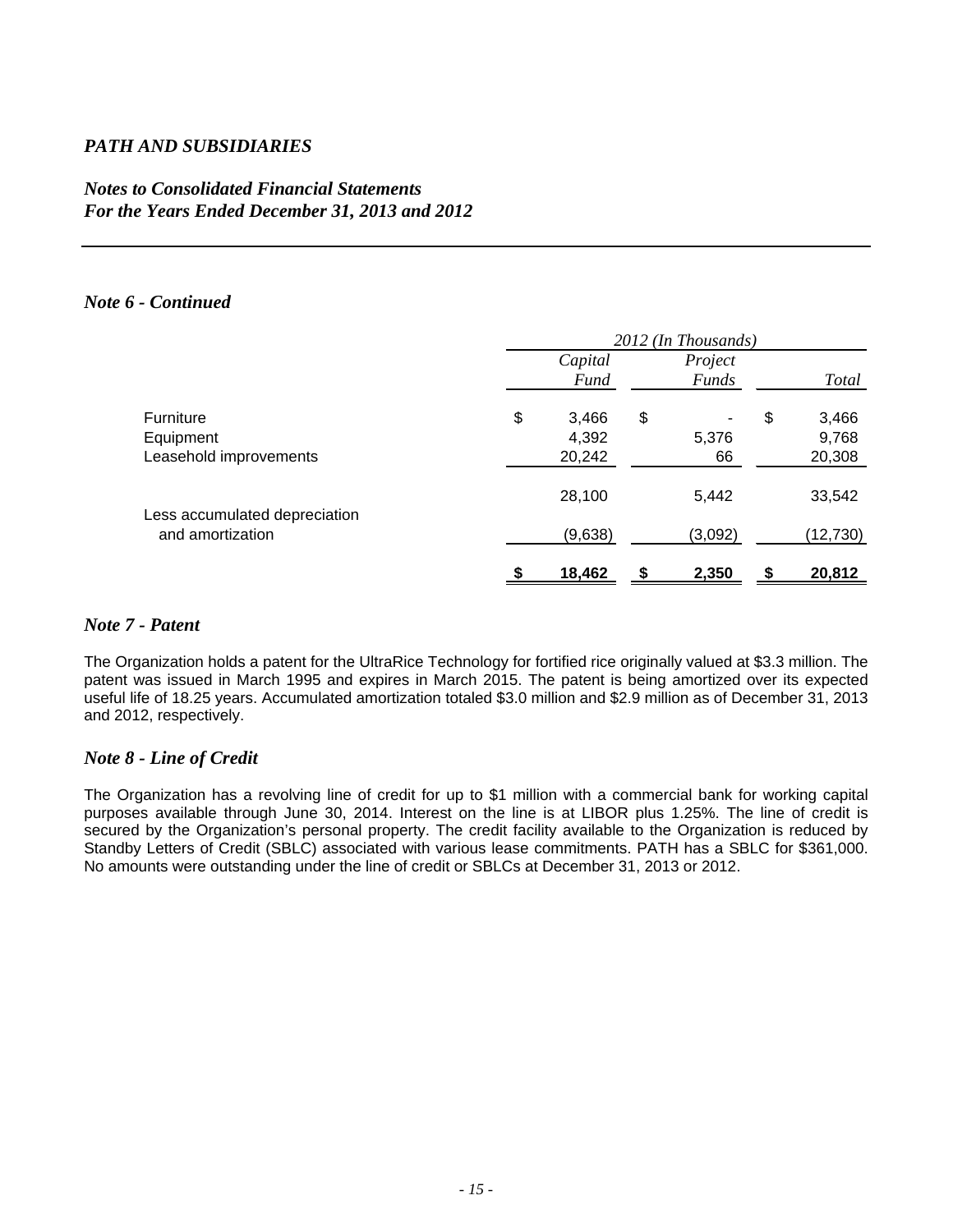*Notes to Consolidated Financial Statements For the Years Ended December 31, 2013 and 2012* 

## *Note 9 - Notes Payable*

Notes payable consisted of the following at December 31:

|                                                                                                                                                                                                                                                                                                                                                                                                            | (In Thousands) |                                        |    |       |
|------------------------------------------------------------------------------------------------------------------------------------------------------------------------------------------------------------------------------------------------------------------------------------------------------------------------------------------------------------------------------------------------------------|----------------|----------------------------------------|----|-------|
|                                                                                                                                                                                                                                                                                                                                                                                                            |                | 2013                                   |    | 2012  |
| Note payable to a commercial bank maturing February 1, 2018.<br>Interest payments accrue at 1.86%. Principal is payable in<br>monthly installments of \$56,944. The note is secured by the<br>Organization's personal property. The note includes certain<br>restrictive covenants, including the requirement for the<br>Organization to maintain certain financial ratios.                                | \$             | 2,847                                  | \$ | 3,500 |
| Program-related investment from a private foundation in the form<br>of a note payable maturing November 2019. Interest is paid at a<br>2% fixed rate. Quarterly principal and interest payments of<br>\$69,114 are required. The note is secured by the Organization's<br>trade fixtures, equipment and furnishings. The note includes<br>certain restrictive covenants, including the requirement for the |                |                                        |    |       |
| Organization to maintain certain financial ratios.                                                                                                                                                                                                                                                                                                                                                         |                | 1,489                                  |    | 1,732 |
|                                                                                                                                                                                                                                                                                                                                                                                                            |                | 4,336                                  | \$ | 5,232 |
| Maturities of notes payable are as follows:                                                                                                                                                                                                                                                                                                                                                                |                |                                        |    |       |
| For the Year Ending December 31,                                                                                                                                                                                                                                                                                                                                                                           |                | (In Thousands)                         |    |       |
| 2014<br>2015<br>2016<br>2017<br>2018<br>Thereafter                                                                                                                                                                                                                                                                                                                                                         | \$             | 932<br>937<br>942<br>947<br>383<br>195 |    |       |
|                                                                                                                                                                                                                                                                                                                                                                                                            | S              | 4,336                                  |    |       |

Interest expense on notes payable totaled \$93,000 and \$102,000 for the years ended December 31, 2013 and 2012, respectively.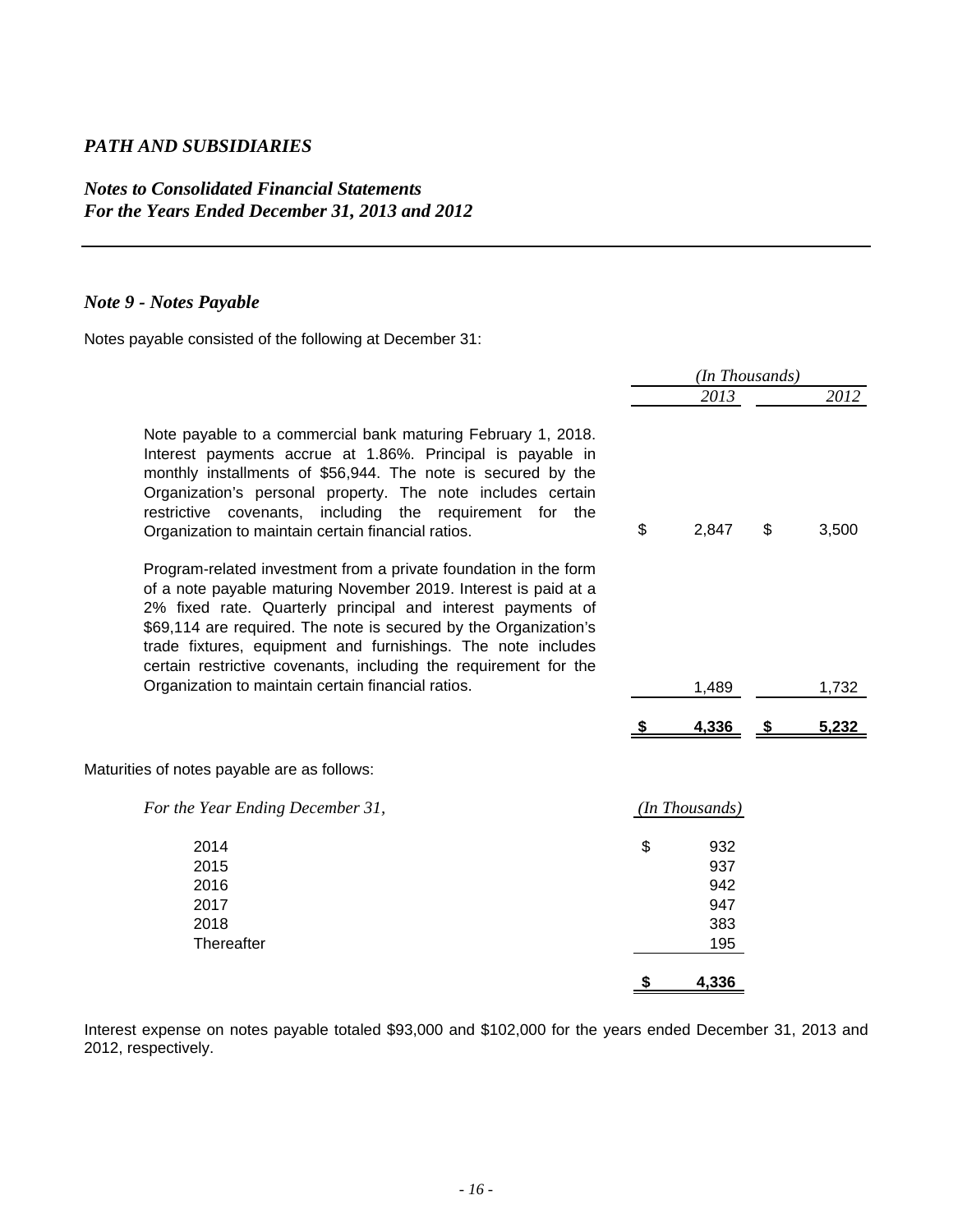## *Notes to Consolidated Financial Statements For the Years Ended December 31, 2013 and 2012*

#### *Note 10 - Self-Insurance Reserve*

The Organization maintains a research insurance program made up of a Self-Insured Retention (SIR) reserve fund and an excess insurance policy. The Organization's SIR program covers claims up to \$250,000 per incident and is funded by allocations to programs that are conducting clinical trials involving human subjects. As of December 31, 2013 and 2012, \$2.1 million has been funded and set aside in the reserve. It is anticipated that additional planned annual allocations and interest income will add to the reserve going forward. Additionally, the Organization carries an excess insurance policy to cover any potential claims from \$250,000 to \$10 million.

#### *Note 11 - Unrestricted Net Assets*

Unrestricted net assets consisted of the following at December 31:

|                                   | (In Thousands) |        |    |        |
|-----------------------------------|----------------|--------|----|--------|
|                                   |                | 2013   |    | 2012   |
| <b>Capital Fund</b>               | \$             | 3,350  | \$ | 3,000  |
| Catalyst Fund                     |                | 4,813  |    | 4,007  |
| Reach Fund                        |                | 993    |    | 1,500  |
| <b>FIPI</b>                       |                | 12     |    | 14     |
| Patent                            |                | 224    |    | 403    |
| <b>Board Designated Endowment</b> |                | 3,224  |    | 2,792  |
| <b>FTT</b>                        |                |        |    | 1,103  |
| <b>Microcredit Guaranty</b>       |                | 988    |    | 993    |
| Self-Insured Retention Reserve    |                | 2,078  |    | 2,061  |
| <b>Special Project Fund</b>       |                |        |    | 6      |
| Undesignated                      |                | 6,712  |    | 5,402  |
|                                   | S              | 22,394 | S  | 21,281 |

The following is a description of board designated unrestricted net assets:

Capital Fund - Represents the portion of net assets attributed to the net book value of fixed assets and amounts designated for future purchases of fixed assets, net of any related loan balance.

Catalyst Fund - Represents a fund established by the Organization that consists of donor contributions that serve as a key source of innovation funding; funds that support new initiatives, leverage major grants and meet critical organizational needs.

Reach Fund - Represents a fund established by the Organization to expand and deepen the Organization's geographic reach, accelerate the development and introduction of health technologies, deliver integrated packages of health solutions, and build organizational infrastructure including investing in people and systems for the future.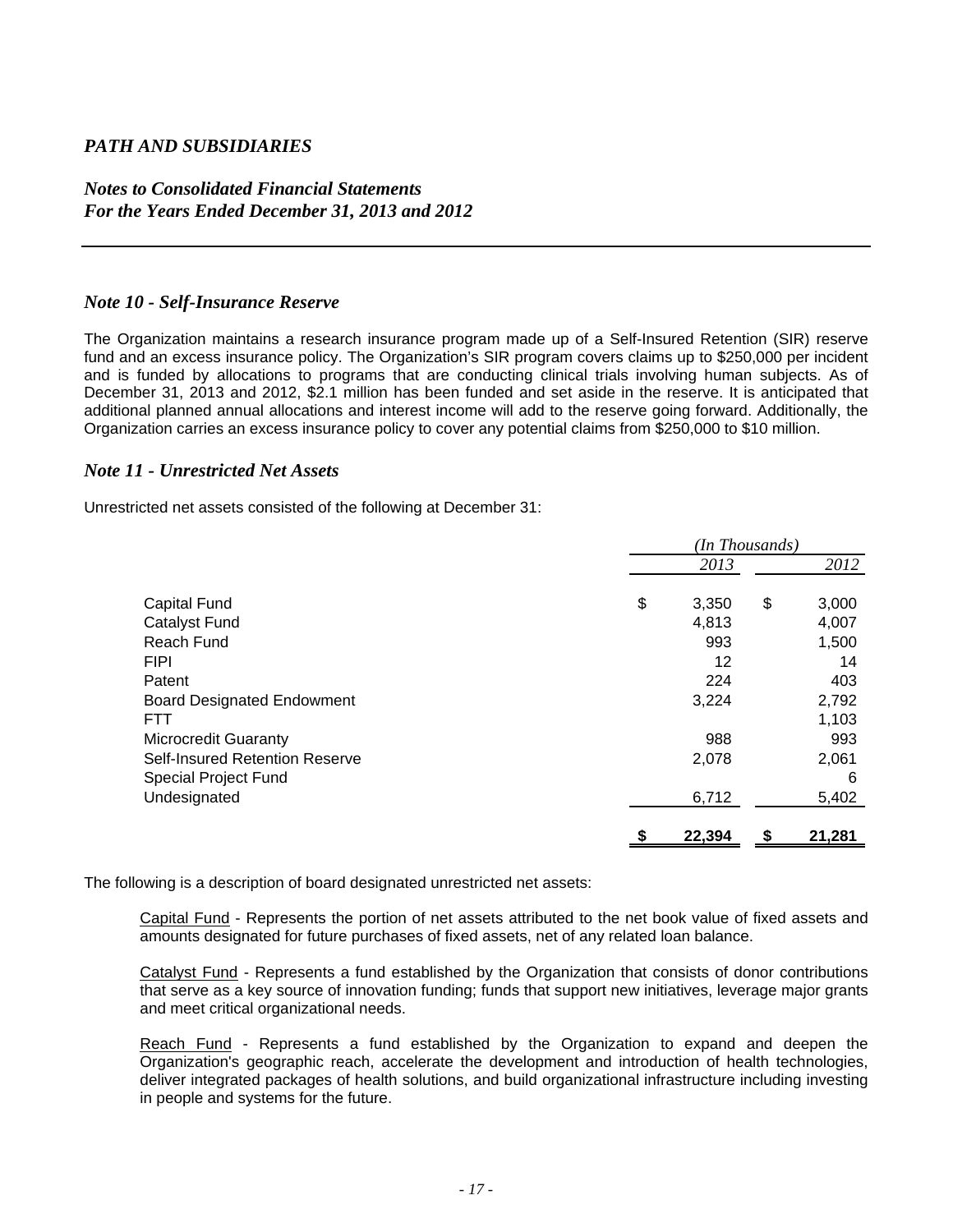## *Notes to Consolidated Financial Statements For the Years Ended December 31, 2013 and 2012*

#### *Note 11 - Continued*

FIPI - The Fund for Intellectual Property and Innovation (FIPI) is a reserve generated by net royalty earnings and license fees resulting from the licensing and/or transfers of technologies. The funds are used for patent application and maintenance, and the advancement of technologies.

Patent - Represents the net value of the donated UltraRice Patent (Note 7).

Board Designated Endowment - The endowment that is included in unrestricted net assets represents amounts designated by the Board.

FTT - The Fund for Technology Transfer (FTT) represented funds available for lending. Funds were either out on loan or were invested in interest bearing accounts. The FTT was closed in 2013.

Microcredit Guaranty - A reserve fund established as part of the Organization's microcredit loan guaranty program (Note 16).

Self-Insured Retention Reserve - The amount funded to date to pay the Organization's share of any claims resulting from settlement or judgment of actions as a result of clinical trials (Note 10).

Special Project Fund - The special project fund is a reserve of unrestricted funding that will be applied to specific programs.

#### *Note 12 - Temporarily Restricted Net Assets*

Temporarily restricted net assets were available for the following purposes at December 31:

|                                                | (In Thousands) |         |    |         |  |
|------------------------------------------------|----------------|---------|----|---------|--|
|                                                |                | 2013    |    | 2012    |  |
| Privately funded projects                      | \$             | 460,402 | \$ | 436,250 |  |
| U.S. government funded projects                |                | 42,322  |    | 62,748  |  |
| Project funds generated from interest earnings |                | 35,454  |    | 40,104  |  |
| International government funded projects       |                | 50,094  |    | 28,406  |  |
| International bi-lateral funded projects       |                | 12,596  |    | 19,497  |  |
| Project equipment                              |                | 2,416   |    | 2,339   |  |
| Endowment earnings                             |                | 2,415   |    | 1,640   |  |
|                                                |                | 605.699 |    | 590.984 |  |

Restricted funds are available for projects specified by donors and are focused primarily on global health initiatives.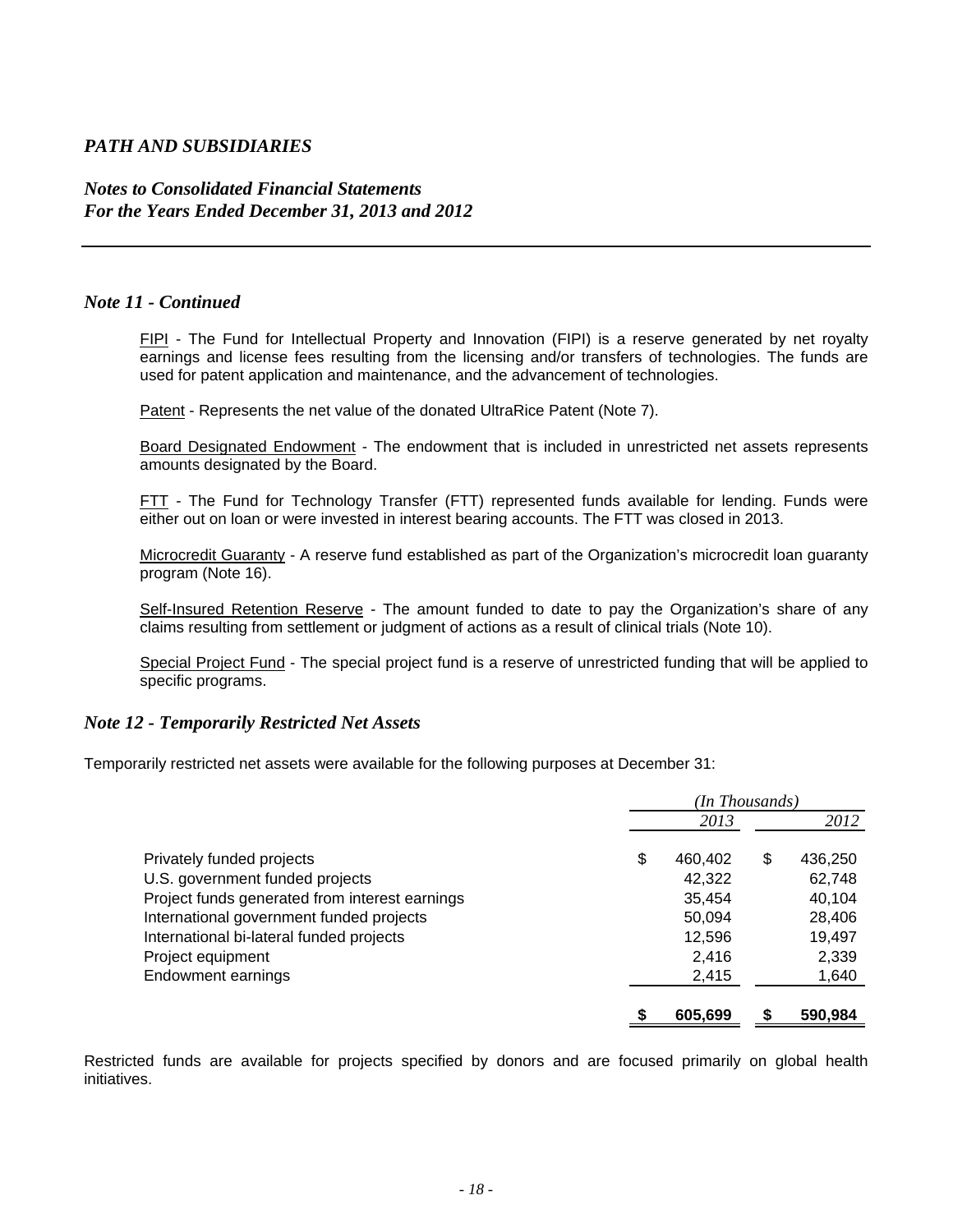*Notes to Consolidated Financial Statements For the Years Ended December 31, 2013 and 2012* 

#### *Note 13 - Endowment*

The Organization's endowment consists of a number of funds established for a variety of purposes. Its endowment includes both donor-restricted endowment funds and funds designated by the Board to function as an endowment (quasi-endowment). As required by U.S. GAAP, net assets associated with endowment funds, including quasi-endowments, are classified and reported based on the existence or absence of donor-imposed restrictions.

The Board of Directors of the Organization has reviewed the Washington State Prudent Management of Institutional Funds Act (PMIFA) and, having reviewed its rights and obligations thereunder, has determined that it is desirable to preserve, on a long-term basis, the fair value of the original gift as of the gift date of the donorrestricted endowment funds absent explicit donor stipulations to the contrary.

As a result of this determination, the Organization classifies as permanently restricted net assets the original value of gifts to the permanent endowment, the original value of subsequent gifts to the permanent endowment, and accumulations to the permanent endowment made in accordance with the direction of the applicable donor gift instrument. The remaining portion of the donor-restricted endowment fund that is not classified in permanently restricted net assets is classified as temporarily restricted net assets until those amounts are appropriated for expenditure by the Organization in a manner consistent with the standard of prudence prescribed by PMIFA.

In accordance with PMIFA, the Organization considers the following factors in making a determination to appropriate or accumulate donor-restricted endowment funds: 1) duration and preservation of the endowment fund; 2) the purposes of the Organization and the endowment fund; 3) general economic conditions; 4) effect of inflation or deflation; 5) the expected total return from income and the appreciation of investments; 6) other resources of the Organization; and, 7) the investment policy of the Organization.

Endowment net assets consisted of the following at December 31:

|                                                                            | 2013 (In Thousands) |       |                                                         |       |  |       |       |                |
|----------------------------------------------------------------------------|---------------------|-------|---------------------------------------------------------|-------|--|-------|-------|----------------|
|                                                                            | Temporarily         |       | Permanently<br>Restricted<br>Restricted<br>Unrestricted |       |  |       | Total |                |
|                                                                            |                     |       |                                                         |       |  |       |       |                |
| Donor restricted endowment funds<br>Board designated quasi-endowment funds | S                   | 3,224 |                                                         | 2.415 |  | 3.378 |       | 5,793<br>3,224 |
|                                                                            |                     | 3.224 |                                                         | 2,415 |  | 3,378 |       | 9,017          |

|      |              | 2012 (In Thousands) |                           |                           |       |                |
|------|--------------|---------------------|---------------------------|---------------------------|-------|----------------|
|      | Unrestricted |                     | Temporarily<br>Restricted | Permanently<br>Restricted |       | Total          |
| ınds | \$<br>2,792  | 5                   | 1.640                     | £.                        | 3.375 | 5,015<br>2,792 |
|      | 2,792        |                     | 1,640                     |                           | 3,375 | 7,807          |

Donor restricted endowment funds Board designated quasi-endowment funds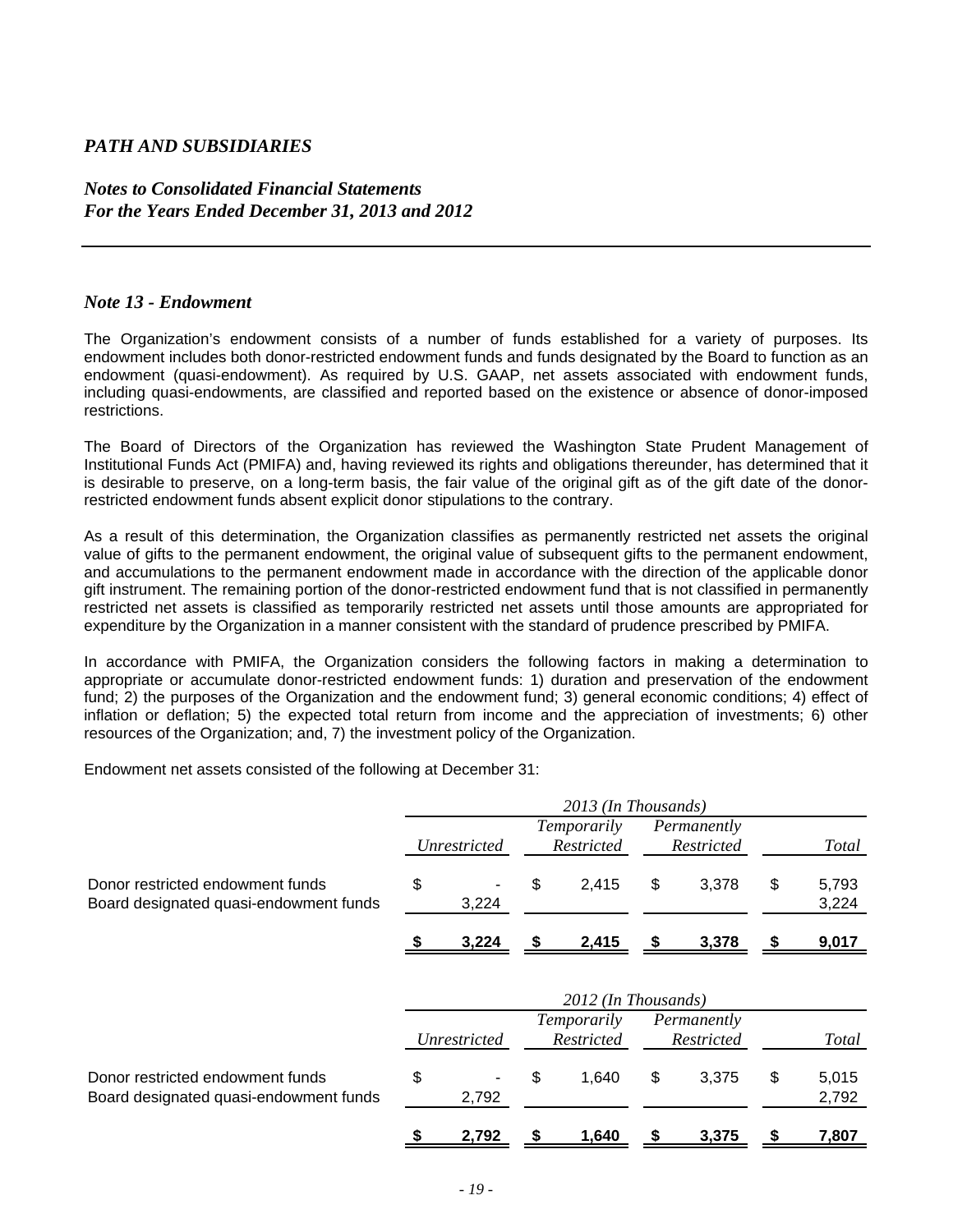## *Notes to Consolidated Financial Statements For the Years Ended December 31, 2013 and 2012*

#### *Note 13 - Continued*

Changes to endowment net assets are as follows for the years ended December 31, 2013 and 2012:

|                                                                                         |              | (In Thousands) |             |              |
|-----------------------------------------------------------------------------------------|--------------|----------------|-------------|--------------|
|                                                                                         |              | Temporarily    | Permanently |              |
|                                                                                         | Unrestricted | Restricted     | Restricted  | Total        |
| Endowment net assets,<br>January 1, 2012                                                | \$<br>2,459  | \$<br>1,040    | \$<br>3,370 | \$<br>6,869  |
| Endowment investment return-<br>Interest and dividends<br>Realized and unrealized gains | 69<br>264    | 125<br>475     |             | 194<br>739   |
| Total endowment investment return                                                       | 333          | 600            |             | 933          |
| Contributions                                                                           |              |                | 5           | 5            |
| <b>Endowment Net Assets,</b><br>December 31, 2012                                       | 2,792        | 1,640          | 3,375       | 7,807        |
| Endowment investment return-<br>Interest and dividends<br>Realized and unrealized gains | 54<br>378    | 134<br>937     |             | 188<br>1,315 |
| Total endowment investment return                                                       | 432          | 1,071          |             | 1,503        |
| Contributions                                                                           |              |                | 3           | 3            |
| Earnings appropriated for expenditure                                                   |              | (296)          |             | (296)        |
| <b>Endowment Net Assets,</b><br><b>December 31, 2013</b>                                | 3,224        | 2,415          | 3,378       | 9,017        |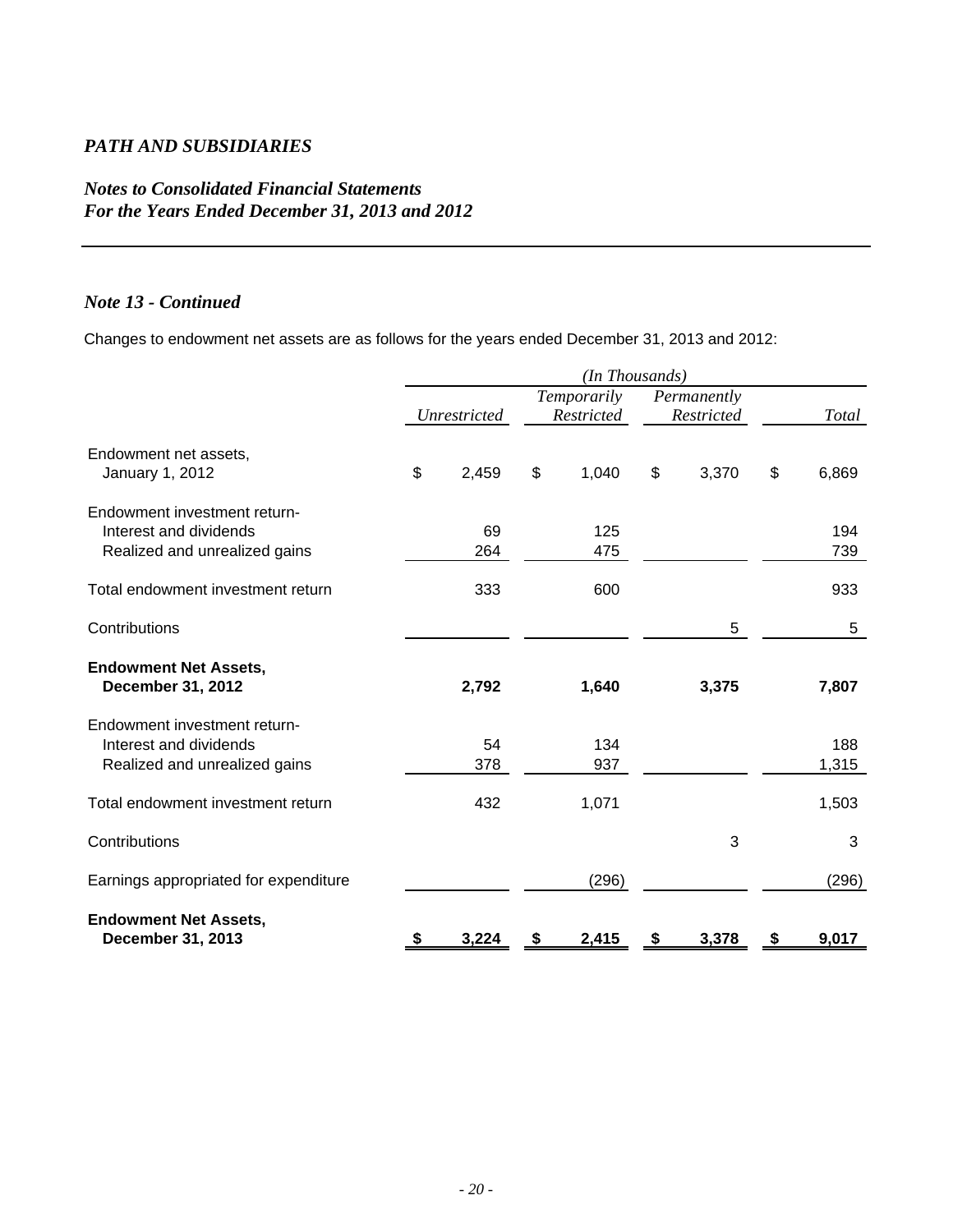*Notes to Consolidated Financial Statements For the Years Ended December 31, 2013 and 2012* 

#### *Note 13 - Continued*

The Organization has adopted investment and spending policies for endowment assets that attempt to provide a predictable stream of funding to programs supported by its endowment while seeking to maintain the purchasing power of the endowment assets. Endowment assets include those assets of donor-restricted funds that the Organization must hold in perpetuity or for donor-specified periods as well as board designated funds. Under this policy, as approved by the Board of Directors, the endowment assets are invested in mutual funds to ensure a broad diversification among investment styles, sectors, industries, market capitalizations and credit quality. These vehicles offer the advantages of economies of scale, greater liquidity, broader diversification, cost efficiency, lower transaction costs and low minimum investment requirements not available through separate account management. The performance objective for the total endowment investment portfolio is to achieve an annualized investment return, net of fees, which will exceed a composite index composed of 40% Barclays Capital Aggregate Index and 60% S&P 500 Index. Performance is monitored quarterly over rolling one-year, three-year and fiveyear periods. The Organization expects its endowment funds, over time, to provide an average rate of return of approximately 5% annually. Actual returns in any given year may vary from this amount based on current market conditions.

To satisfy its long-term rate-of-return objectives, the Organization relies on a total return strategy in which investment returns are achieved through both capital appreciation (realized and unrealized) and current yield (interest and dividends). The Organization targets a diversified asset allocation between two asset classes: 40% fixed income and 60% equity investments to achieve its long-term return objectives within prudent risk constraints.

The Organization has established an endowment spending policy for appropriating a maximum distribution in support of PATH's programs each year. In establishing this policy, the Organization considered the long-term expected return on its endowment and the need for that return to provide additional protection for any necessary adjustment to the value of the endowment for inflation. In order to sustain the real value of the endowment, the long-term return of the endowment should meet or exceed spending plus inflation as measured by an appropriate benchmark, such as the Consumer Price Index (CPI). To protect the essential value of the endowment against the expected impact of inflation, the Finance Committee sets a payout rate for the endowment's income that provides a prudent rate of real growth of endowment funds while also providing a relatively constant funding stream in support of PATH's current expenditures for programs. In determining each year's level of distribution, PATH will be governed by a spending policy which seeks to distribute up to 5% of the market value of the endowment investment portfolio, calculated based on the prior year's ending balance. This is consistent with the Organization's objective to maintain the purchasing power of the endowment assets held in perpetuity or for a specified term as well as to provide additional real growth through new gifts and investment return.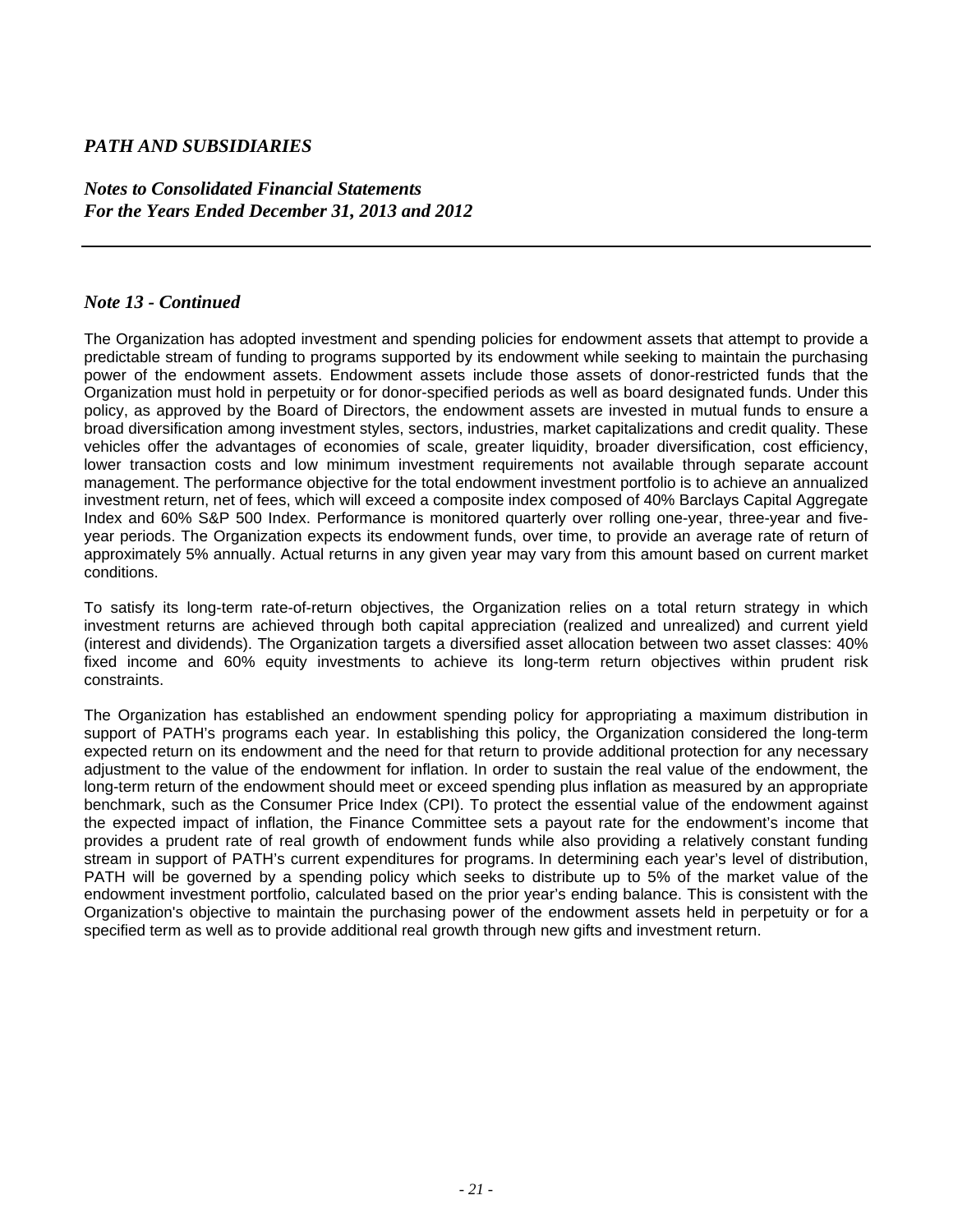## *Notes to Consolidated Financial Statements For the Years Ended December 31, 2013 and 2012*

#### *Note 14 - Project Revenue*

The Organization has received several awards from The Department for International Development (DFID), United Kingdom of Great Britain and Northern Ireland, to support specific projects. DFID requires separate disclosure of revenue recognized in the Organization's financial statements. Revenue recognized, including releases of restriction, for each of these projects is as follows for the year ended December 31, 2013:

|                                                                                                                                                 | (In Thousands) |
|-------------------------------------------------------------------------------------------------------------------------------------------------|----------------|
| Product Development Partnership (PDP)<br>Arrangement for 2009-2013-<br>New Vaccines for Diarrheal Diseases                                      | \$<br>4        |
| <b>Nutrition Embedding Evaluation Project (NEEP)</b>                                                                                            | 53             |
| Product Development Partnership (PDP)<br>Arrangement for 2010-2015-<br>Meningococcal Conjugate Vaccines                                         | 570            |
| <b>Reproductive Health Supplies Coalition:</b><br>Developing Affordable, Quality<br>Reproductive Health Commodities-<br>Purchase Order 40068171 | 1,601          |
| Reproductive Health Supplies Coalition:<br><b>Quality Reproductive Health Medicines-</b><br>Product Component Code 202825-101                   | 1,929          |
| Maximizing the Quality of<br><b>Scaling up Nutrition Programmes</b>                                                                             | 3,619          |
| Product Development Partnership (PDP)<br>Arrangement for 2009-2014                                                                              | 3,812          |
| <b>Product Development Partnership</b><br>Programme 2013 to 2018                                                                                | 4,342          |
|                                                                                                                                                 | \$<br>15,930   |

Revenue for these awards is released from restriction as related allowable project costs are incurred and is included in contribution and award revenue on the consolidated statements of activities and changes in net assets.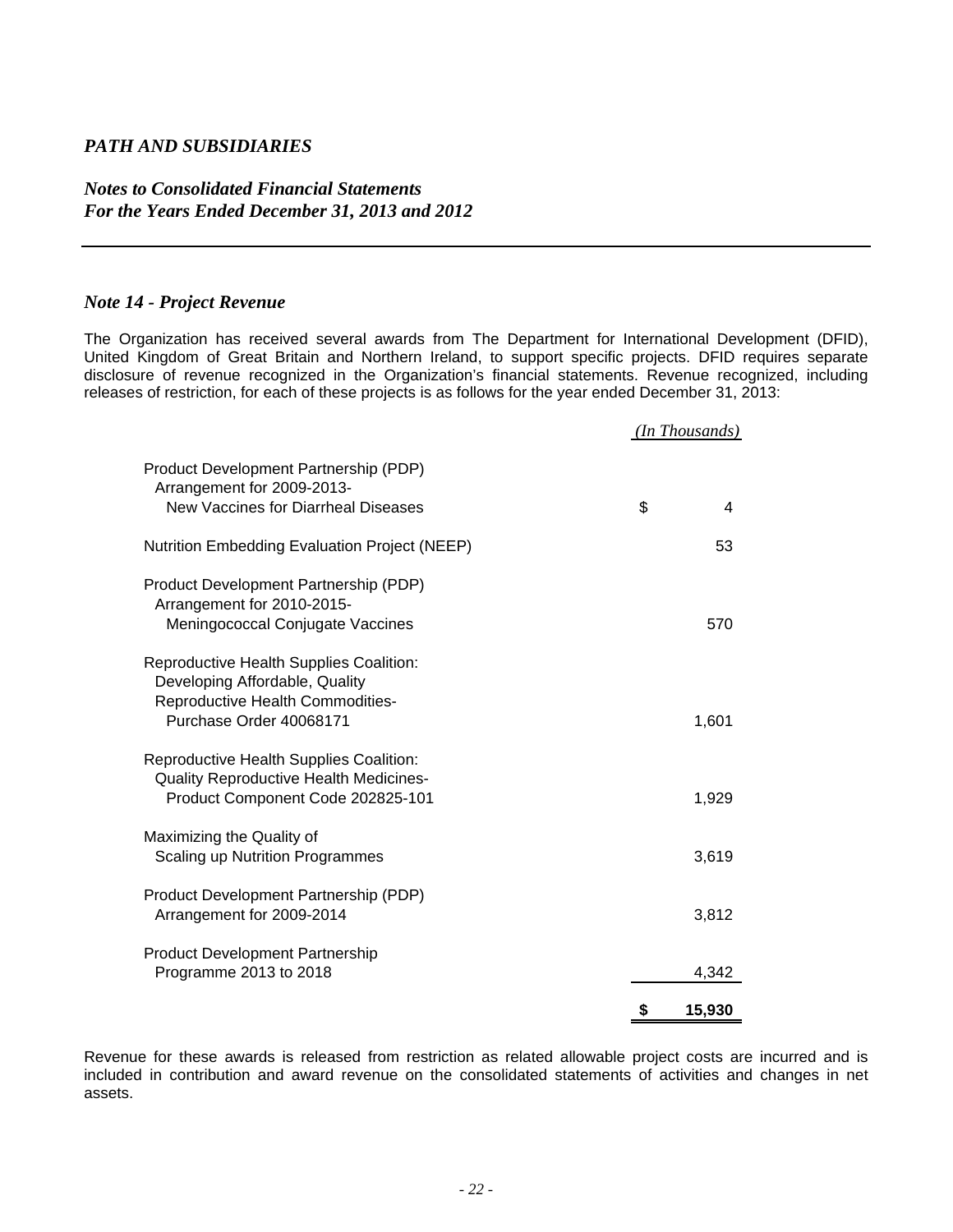*Notes to Consolidated Financial Statements For the Years Ended December 31, 2013 and 2012* 

#### *Note 15 - Employee Benefits*

The Organization sponsors a defined contribution 401(k) plan (the Plan). Under the Plan, PATH employees may elect to contribute up to 75% of their pre-tax compensation, subject to certain limits under the IRC. The Organization will match the employee's contribution monthly at a ratio of 1:1 for the first 2%, and 2:1 for the next 4%, with a maximum employer contribution equal to 4% of pre-tax salary. Employer matching contributions to the Plan are fully vested after one year of completed service. Employee optional contributions in the Plan vest immediately. In addition, the Organization may make a voluntary employer contribution of up to 8% of employees' base compensation. Voluntary employer contributions to the Plan vest at a rate of 20% for each completed year of service. All regular U.S. hire employees are eligible to enter the Plan on the first of the month after completing three months of employment. The Organization also offers an optional Roth 401(k) plan.

Employer contributions for both U.S.-based plans totaled \$6.0 million and \$5.3 million for the years ended December 31, 2013 and 2012, respectively. Total global pension costs totaled \$7.3 million and \$6.3 million for the years ended December 31, 2013 and 2012, respectively.

#### *Note 16 - Commitments and Contingencies*

**Operating Leases -** A summary of annual noncancelable minimum commitments under operating leases for office space and equipment is as follows:

| For the Year Ending December 31, | (In Thousands) |  |
|----------------------------------|----------------|--|
| 2014                             | \$<br>7,580    |  |
| 2015                             | 7,244          |  |
| 2016                             | 7,000          |  |
| 2017                             | 7,074          |  |
| 2018                             | 7,012          |  |
| Thereafter                       | 35,037         |  |
|                                  | 70,947         |  |

Rental expense was \$8.2 million and \$7.8 million for the years ended December 31, 2013 and 2012, respectively.

**Awarding Agencies -** Expenses incurred under certain programs are subject to audit by the awarding agencies. If, as a result of such audit, certain expenses incurred are determined to be nonreimbursable, the Organization may be liable for repayment of disallowed expenses previously claimed or received.

**Contingencies** - In the normal course of business, the Organization has various claims in process, matters in litigation, and other contingencies. In management's opinion, the outcome from these matters will not materially impact the Organization's financial position or results of activities.